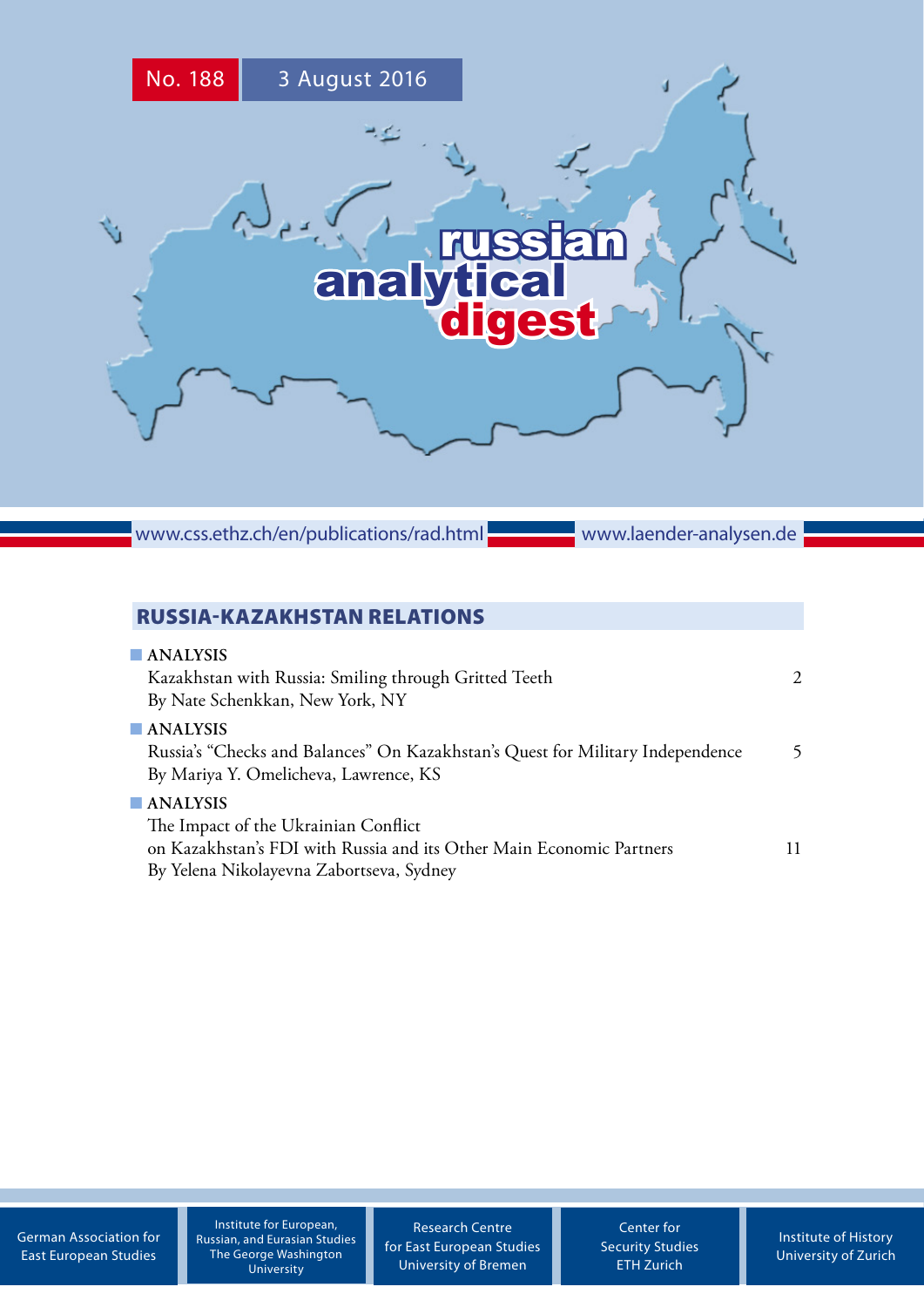# <span id="page-1-0"></span>**Kazakhstan with Russia: Smiling through Gritted Teeth**

By Nate Schenkkan, New York, NY

#### **Abstract**

Kazakhstan–Russia relations are going through a period of unprecedented turbulence, and it is not clear when it will end, or what the relationship will look like when it is over. Kazakhstan's government is increasingly smiling through gritted teeth as it seeks to keep relations with its unpredictable neighbor on an even keel during a time of economic crisis and its own impending, unprecedented, leadership change. Although sudden changes in a Kazakhstani policy long defined by pragmatism and patience still seem unlikely, key elements underlying the relationship are transforming in durable ways that will have consequences for decades to come. Significant changes in Russia's foreign policy and in Kazakhstan's politics, demography, and economy are changing the framework for the most important bilateral relationship in Central Asia.

#### **Russian Nationalism Provokes Kazakh Nationalism**

The most important factor changing the relationship between Russia and Kazakhstan has been Russia's actions in response to the Ukrainian revolution, especially the embrace of an overt policy of "protecting" ethnic Russians and "compatriots" (*sootechestvenniki*) outside of Russia. For Kazakhstan, with more than 4000 miles of border with Russia, more than 20 percent of the population ethnically Russian, and Russian still the dominant language in much of the country, the Russian government's official narrative of coming to the defense of persecuted Russians in Crimea and the Donbas was disturbingly relevant. The influence of Russian TV channels broadcasting directly in Kazakhstan, as well as local variants like *Channel One Eurasia* (which is partially owned by Russia's *Channel One* and takes a similar editorial line) compounded these concerns.

President Putin himself encouraged these fears in August 2014, when he took an audience question at United Russia's annual youth camp Seliger about "the growth of nationalist attitudes" in Kazakhstan. Putin answered by explaining that President Nazarbayev was a wise leader, and the Kazakhs had never had "statehood" before him. In conclusion, he emphasized that he was sure Kazakhs wanted to remain part of "the Russian world" (*russkiy mir*).1 In Kazakhstan, Putin's remarks were immediately taken as chauvinistic condescension towards Kazakhs and Central Asians in general, but also as a warning to Kazakhstan's elite not to stray too far from Russia at a time of conflict with the West. Although Astana did not respond officially, two months after Putin's remarks, Nazarbayev announced

that Kazakhstan would celebrate a new holiday in 2015 marking 550 years of Kazakh statehood.2

The Seliger sequence typifies a new dynamic in Russia–Kazakhstan relations after Ukraine. Faced with an increasingly nationalist neighbor that insults its history and has made irredentist claims in other neighboring countries, Kazakhstan's government is maintaining an officially multiethnic policy to avoid confrontation, but promoting a more specifically *Kazakh* nationalism in order to prevent being outflanked by its own nationalists at home.3 The new policy addresses the immediate problem, but in doing so encourages a deeper one: the feeling of many ethnic Kazakhs that they are still of lower status in their own country, and that multiethnic rhetoric notwithstanding, the state should be Kazakh, with other nationalities more like welcome guests than truly equal citizens. Although Kazakhstani policy remains fundamentally guided by a commitment to promoting Kazakhstani (*kazakhstanskiy* not *kazakhskiy*) identity, politics in Kazakhstan is becoming more nationalist, in no small part in response to Russian actions.

The Kazakhstani response to the post-Ukraine dynamic also had practical implications in terms of demographic policy. After suspending, in 2012, a policy of subsidizing ethnic Kazakhs living in other coun-

Nate Schenkkan, "A Shot Across the Bow: The Biggest Thing in Kazakh–Russian Relations in Years," *Registan.net*, 30 August 2014 <[http://registan.net/2014/08/30/a-shot-across-the-bow](http://registan.net/2014/08/30/a-shot-across-the-bow-the-biggest-thing-in-kazakh-russian-relations-in-years/)[the-biggest-thing-in-kazakh-russian-relations-in-years/>](http://registan.net/2014/08/30/a-shot-across-the-bow-the-biggest-thing-in-kazakh-russian-relations-in-years/)

<sup>2</sup> "Kazakh statehood is 550 years old—Nazarbayev," *Tengrinews*, 23 October 2014, [<https://en.tengrinews.kz/politics\\_sub/](https://en.tengrinews.kz/politics_sub/Kazakh-statehood-is-550-years-old-Nazarbayev-257056/) [Kazakh-statehood-is-550-years-old-Nazarbayev-257056/](https://en.tengrinews.kz/politics_sub/Kazakh-statehood-is-550-years-old-Nazarbayev-257056/)>

<sup>3</sup> Due to Kazakhstan's high level of censorship and suppression of freedoms of association and assembly, Kazakh nationalism is poorly represented by political parties or media, and it is difficult to observe in a precise fashion. Probably the most visible strand is the "*natspatrioty*," or "national patriots," a loose movement of opposition to the government that is highly skeptical of all forms of foreign involvement in Kazakhstan, including Russian, Chinese, and to a certain extent, Western. Luca Anceschi and Paolo Sorbello, "Kazakhstan and the EEU: the rise of Eurasian skepticism," *Open Democracy*, 15 May 2014, [<https://www.](https://www.opendemocracy.net/od-russia/luca-anceschi-paolo-sorbello/kazakhstan-and-eeu-rise-of-eurasian-scepticism) [opendemocracy.net/od-russia/luca-anceschi-paolo-sorbello/](https://www.opendemocracy.net/od-russia/luca-anceschi-paolo-sorbello/kazakhstan-and-eeu-rise-of-eurasian-scepticism) [kazakhstan-and-eeu-rise-of-eurasian-scepticism>](https://www.opendemocracy.net/od-russia/luca-anceschi-paolo-sorbello/kazakhstan-and-eeu-rise-of-eurasian-scepticism)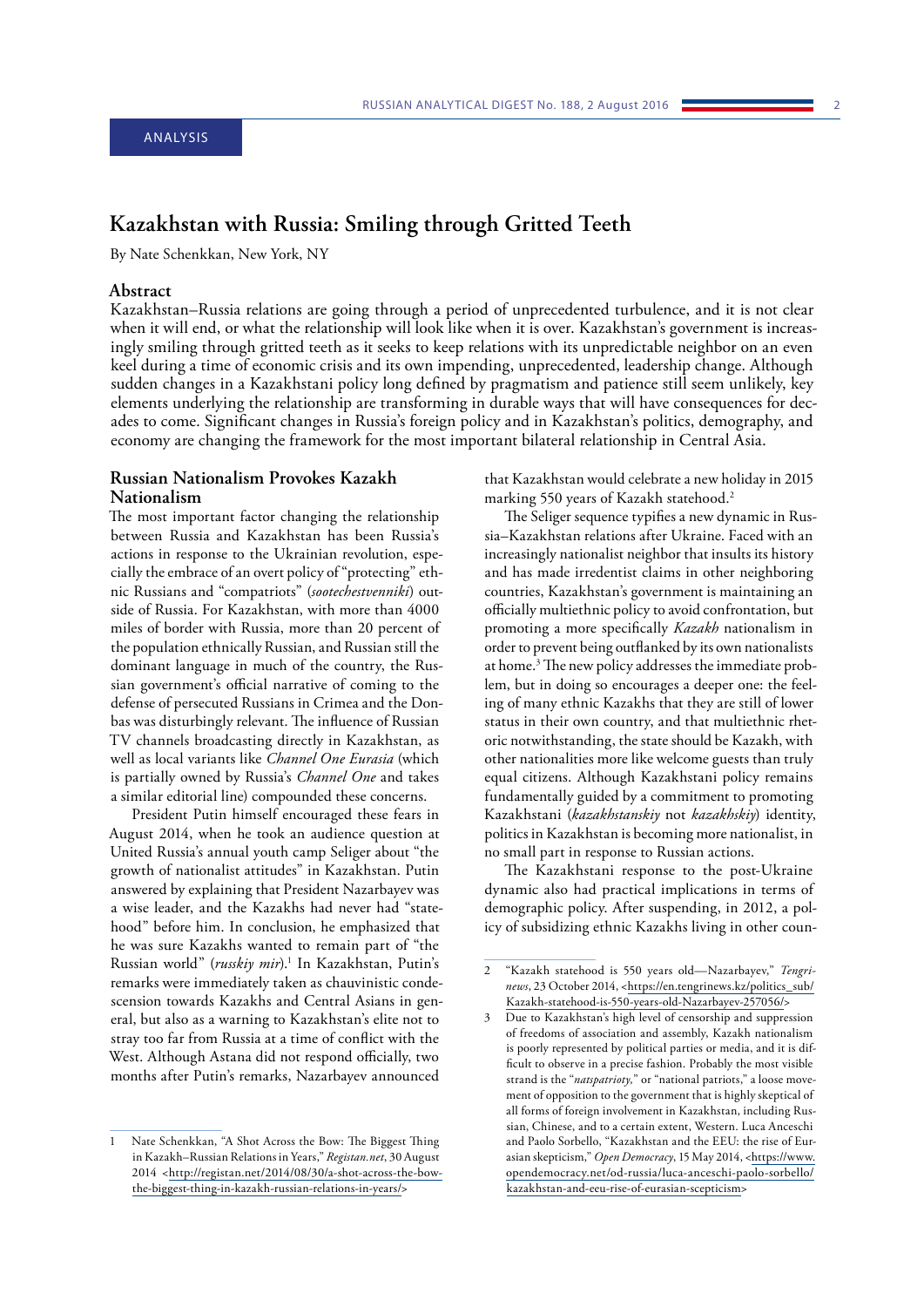tries to move to Kazakhstan (*oralmans*, or returnees), the government restarted the program in 2014 after the Ukraine events, but with an important change. Instead of allowing *oralmans* to settle where they chose, which had resulted in most of them clustering in southern and western Kazakhstan (which some had blamed for the 2011 Zhanaozen unrest), the government now sends *oralmans* to "labor-scarce" regions in the north and northeast bordering Russia, which are also those regions with the largest ethnic Russian populations.4 Kazakhstani citizens are also incentivized to move to these areas. *Oralmans* now make up 5.5 percent of Kazakhstan's population; a minority in the country at the time of independence, Kazakhs now comprise over 65 percent of the populace.

#### **Economic Transformation**

The second factor weighing on the Kazakhstan–Russia relationship in this period has been the collapse in oil prices that started in summer 2014, which led to a severe economic crisis across the entire former Soviet Union just at the moment when the Eurasian Economic Union (EEU) was being inaugurated.<sup>5</sup> Although the EEU has been essentially irrelevant to the direction of the economic crisis, the unfortunate timing left Nazarbayev—who had strongly backed the union's creation in its early years—exposed to criticisms from both nationalists and liberals that he had lashed the state to Russia's sinking ship.

In theory, the EEU is a full-fledged economic union joining Kazakhstan, Russia, Armenia, Kyrgyzstan, and Belarus in a single economic space with freedom of movement of capital, labor, and goods. In actuality, it is a partial customs union with a number of long-term but vague commitments to true integration and a slew of exceptions to free movement in all three areas, including a significant number imposed since the formal creation of the EEU.

The Ukraine and economic crises have ruthlessly exposed the union's weaknesses. Russia's unilateral imposition of counter-sanctions on the EU in 2014, taken without consultation with its customs union partners, underscored just how little actual regard Russia has had for the nascent institution. After the creation of the full EEU, in early and mid-2015, when the Russian ruble

was rapidly depreciating while Kazakhstan was stubbornly defending the tenge, the open borders between Kazakhstan and Russia led to a flood of Kazakhstani consumers crossing over to buy Russian goods, undermining domestic producers. Kazakhstan's government was forced to reinstitute some customs controls with Russia and mount a "buy Kazakhstan" campaign to try and encourage domestic consumption.<sup>6</sup>

After allowing the tenge to partially free-float in August 2015, resulting in a painful set of depreciations, Kazakhstan's currency is no longer so dangerously overvalued against the ruble. Oil prices have also stabilized around \$50 per barrel, up from their perilous sub-\$30 lows. But trade between Russia and Kazakhstan still declined 26 percent year-on-year from 2014 to 2015; Kazakhstan's exports to Russia for that time period actually dropped 32 percent.7 And \$50 per barrel oil is still a weak replacement for the above \$100 prices that Kazakhstan and Russia had both grown accustomed to, and on which the region's boom years were built.

The economic challenges to the relationship are only deepening. Although still weakly developed, Russia post-Ukraine appears to be shifting towards a policy of at least partial import substitution, with subsidies to domestic producers to try and replace imports that are now blocked by sanctions and counter-sanctions. Economists in Russia and abroad are skeptical that the strategy will have the kind of success its most ardent proponents claim for it, but even a weakly realized version would threaten Kazakhstan's domestic producers. Yet again, Russian policy appears to be being developed without any consideration for its effects on partner states in the union, and Kazakhstan under Nazarbayev has locked itself into a poorly thought-out economic union with a gigantic economy that is far too similar for even an effective integration project to be economically beneficial.

Meanwhile, Russia's faltering economy and the shambolic nature of the EEU are consolidating the longterm trend of China becoming the dominant economic actor in Kazakhstan and Central Asia as a whole. Russia's economic position in the region was built on the Soviet legacy, in which all roads (and railways and pipe-

<sup>4</sup> "1259 families of repatriates will be resettled from labor-surplus regions in Kazakhstan in 2016—MHSD RK," *Prime Minister of Kazakhstan*, 28 April 2016, <[https://primeminister.kz/](https://primeminister.kz/news/show/26/v-2016-godu-v-kazahstane-iz-trudoizbytochnyh-regionov-planiruetsja-pereselit-1259-semej-oralmanov-mzsr-rk-/28-04-2016?lang=en) [news/show/26/v-2016-godu-v-kazahstane-iz-trudoizbytochnyh](https://primeminister.kz/news/show/26/v-2016-godu-v-kazahstane-iz-trudoizbytochnyh-regionov-planiruetsja-pereselit-1259-semej-oralmanov-mzsr-rk-/28-04-2016?lang=en)[regionov-planiruetsja-pereselit-1259-semej-oralmanov-mzsr-rk-/](https://primeminister.kz/news/show/26/v-2016-godu-v-kazahstane-iz-trudoizbytochnyh-regionov-planiruetsja-pereselit-1259-semej-oralmanov-mzsr-rk-/28-04-2016?lang=en) [28-04-2016?lang=en](https://primeminister.kz/news/show/26/v-2016-godu-v-kazahstane-iz-trudoizbytochnyh-regionov-planiruetsja-pereselit-1259-semej-oralmanov-mzsr-rk-/28-04-2016?lang=en)>

The EEU formally came into existence January 1, 2015, replacing the Eurasian Customs Union.

<sup>6</sup> At that time, Belarus imposed similar customs controls on its border with Russia. Separately, Kazakhstan has retained a large number of customs controls on its border with Kyrgyzstan, officially for phytosanitary reasons.

<sup>7</sup> "Ob''emy eksportnykh postavok Respubliki Kazakhstan v gosudarstva-chleny EAES za 2015 god" [Volumes of exports of the Republic of Kazakhstan to state-members of the EEU in 2015], *Eurasian Economic Commission*, [<http://eec.eaeunion.org/](http://eec.eaeunion.org/ru/act/integr_i_makroec/dep_stat/tradestat/tables/intra/Documents/2015/12/I201512_8_3.pdf) [ru/act/integr\\_i\\_makroec/dep\\_stat/tradestat/tables/intra/Doc](http://eec.eaeunion.org/ru/act/integr_i_makroec/dep_stat/tradestat/tables/intra/Documents/2015/12/I201512_8_3.pdf)  [uments/2015/12/I201512\\_8\\_3.pdf>](http://eec.eaeunion.org/ru/act/integr_i_makroec/dep_stat/tradestat/tables/intra/Documents/2015/12/I201512_8_3.pdf)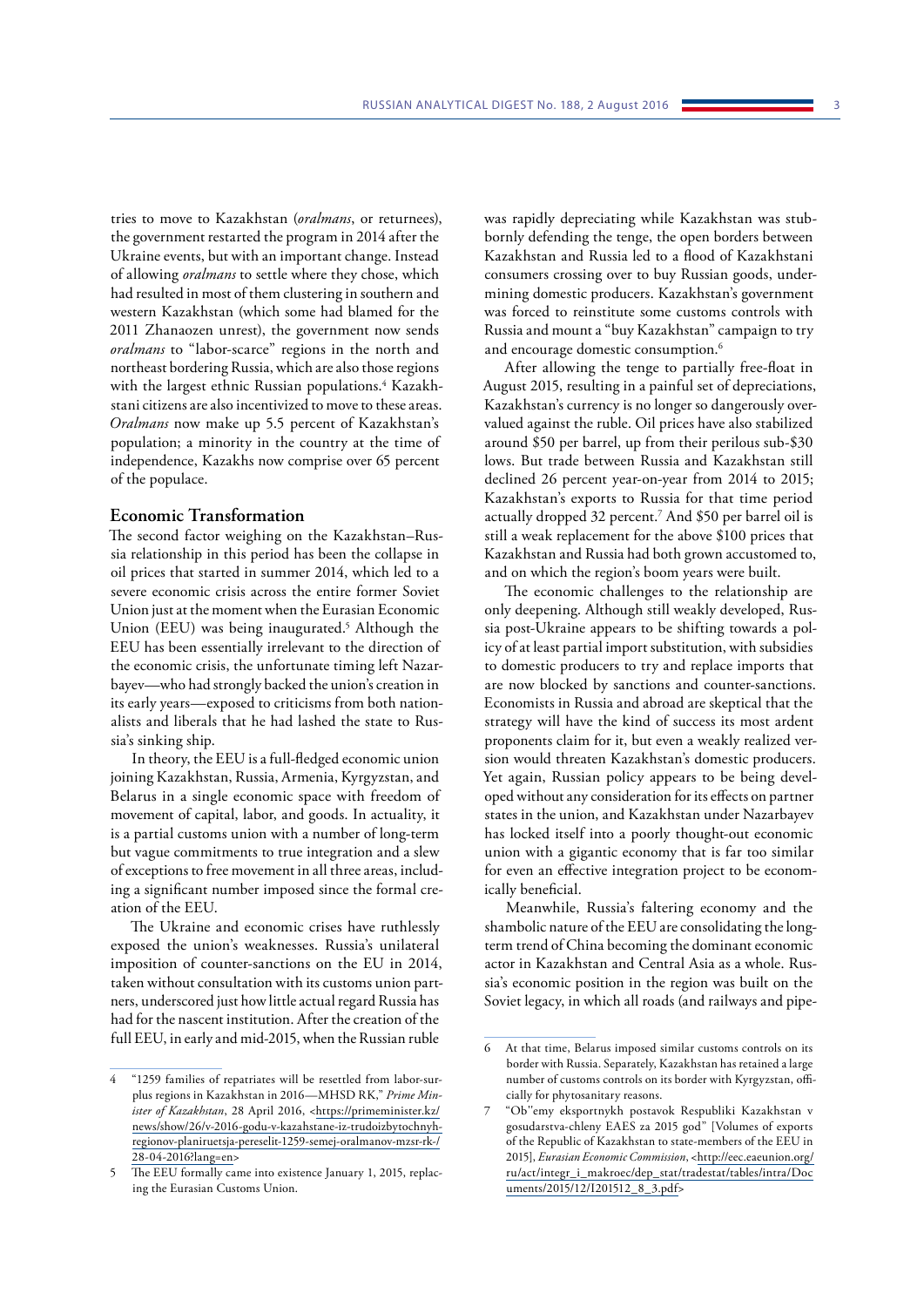lines) ran through Russia. In the initial period of Central Asia's independence, it was the United States that sought to diversify investment and export routes from the region in order to break Russia's dominance. For the last 10 years, however, it has been China that has increasingly and now overwhelmingly dominated all elements of Central Asia's economy, from exporting consumer goods, to purchasing natural resources, to building infrastructure, to foreign direct investment.8 The result is that China is reshaping Central Asia's infrastructure and trade patterns away from Russia and towards China. Although China has explicitly avoided confronting Russia during its "peaceful rise" in Central Asia, and has even sought to include Russia in its far-reaching plans, China has already shattered Russia's monopsony position in oil and gas, and the development of transport infrastructure running through Kazakhstan and across the Caspian to reach Europe unmistakably increases opportunities for future trade routes that circumvent Russia.

Fixated on its status competition with the West and lacking a similar ideological obsession with China—as well as powerless to compete with Chinese resources— Russia has essentially acquiesced to China's economic dominance. The fact that China, unlike the West, articulates no particular ideological or political goal in Central Asia helps smooth the way. For now, the rise of China and the transformation of Kazakhstan's infrastructure away from Russia does not threaten the Kazakhstan– Russia relationship, but the contradiction between the official policy of membership in the EEU and the Chinese orientation may eventually demand a formal realignment.

China's rise is not without its own complications for Kazakhstan's leaders. The depth and breadth of Sinophobia in Kazakhstan, and the lack of accountable and transparent decision-making mechanisms, will make it hard for the government to embrace seemingly limitless Chinese investment without facing a public backlash. The protests in April and May 2016 showed all of these volatile factors converging, as protests against a land reform to allow foreigners to execute long-term leases quickly took on a Kazakh nationalist, anti-government, and Sinophobic character.

#### **Leadership Change**

The last factor shaping this uncertain period is the inevitable transition from the rule President Nazarbayev, the

only leader in modern Kazakhstan's 25 years of independent statehood. At 76 years old, Nazarbayev is not in notably bad health, but his age shows in public appearances, where he has appeared lately more and more like a kindly grandfather and less like a confident head of state. Especially following the violence in Aktobe in May 2016, his television appearances were surprisingly understated and his speech muted, as if he was himself uncertain about performing the role of the tough guy.

The lack of transition planning has been a longstanding complaint of observers of Kazakhstan, and there has been even less amidst the crises of the last two years. Nazarbayev responded to the economic crisis by staging snap presidential elections in April 2015, supposedly in order to restore his mandate, although no one had questioned his control of all levers of power. Throughout his career, Nazarbayev has been relentless about squelching alternative power centers and potential rivals, such that there is no clear figure in power or in opposition capable of leading the country. Former prime minister Serik Akhmetov was arrested in 2014 and sentenced to 10 years for corruption after possibly losing a power struggle to Karim Massimov, his predecessor and successor as premier. Massimov is considered a deft political player, but he is a Uighur, and so an unlikely heir in an increasingly nationalistic environment. The longtime head of the Committee for National Security (KNB), Nurtay Abykayev, stepped down in December 2015; his replacement Vladimir Zhumakanov has been under heavy criticism after the protests in April and the attack in Aktobe in May. Nazarbayev's eldest daughter Dariga has taken several governmental posts in the past several years and is probably the frontrunner to play at least a figurehead role in succession, but she comes with plenty of baggage, including a former marriage to Rakhat Aliyev, one-time head of the KNB who fell out with Nazarbayev and died in an Austrian prison in 2015. The president's second daughter Dinara's husband Timur Kulibayev is a billionaire and was once seen as a possible successor, but he has stepped away from public life since being partially scapegoated for the violence in Zhanaozen in December 2011.

Kazakhstan–Russia relations have many different components and outlets, but in an important way they are Nazarbayev–Putin relations. In his notorious Seliger remarks in August 2014, Putin assured his questioner that Kazakh nationalism was not a problem by praising Nazarbayev as "perhaps the most intelligent" leader in the former Soviet Union. Putin's real motives may not have been to praise—certainly his remarks did not help Nazarbayev domestically—but what he said underscored the personalized nature of the relationship between two consolidated authoritarian regimes.

Jacopo Dettoni, "Chinese investors shore up Kazakhstan FDI despite commodity bust," *Financial Times*, 6 June 2016, <[http://www.ft.com/intl/cms/s/3/0ade39c6-2bef-11e6-a18d](http://www.ft.com/intl/cms/s/3/0ade39c6-2bef-11e6-a18d-a96ab29e3c95.html)[a96ab29e3c95.html](http://www.ft.com/intl/cms/s/3/0ade39c6-2bef-11e6-a18d-a96ab29e3c95.html)>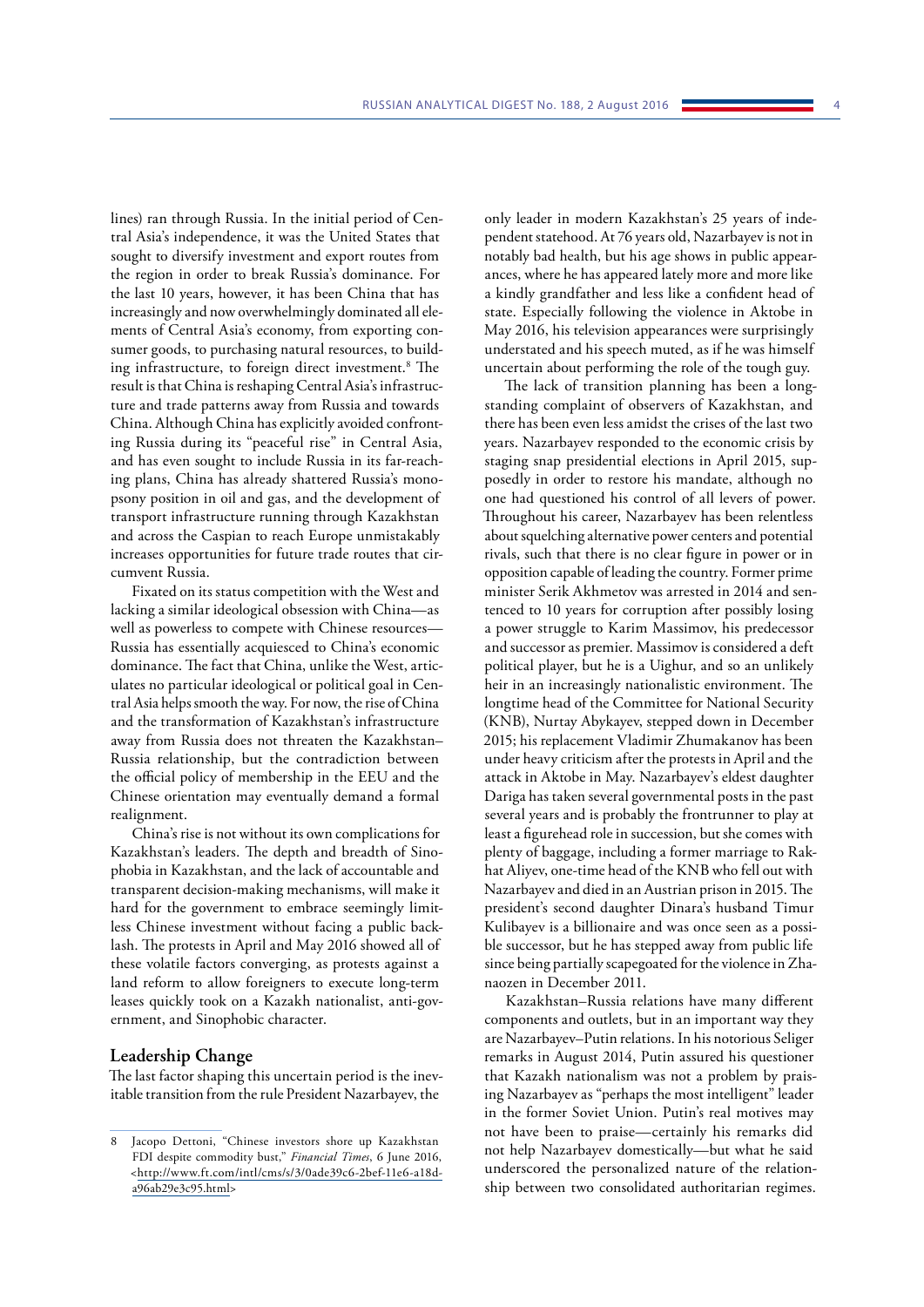<span id="page-4-0"></span>Parts of the relationship that might otherwise be considered stable interstate matters, such as membership in an unpopular and unprofitable economic union, could come into question post-Nazarbayev. This commitment problem introduces an unusual level of uncertainty to the next several years of Kazakhstan–Russia relations.

Given the repeated purges of Kazakhstan's elite of anyone with an ideological or policy agenda, and the relatively successful example that Nazarbayev has set in keeping the country stable and growing economically relative to its neighbors, the next president is more likely than not to continue similar policies to the "Leader of the Nation." The relationship with Russia may have gone

from being one of close coordination to one of smiling through gritted teeth, but it remains the single most critical relationship to Kazakhstan's national security, and new leadership is unlikely to make sudden moves that would endanger it. That said, even an authoritarian leader or group of leaders will rule under changed circumstances, including a stagnant economy, a more Kazakh demography, an increasingly nationalist political environment, and increasing reliance on China for growth. Geography dictates that Kazakhstan not move too far or too fast away from Russia, but underlying trends indicate that it will move as far away as it can.

#### *About the Author*

Nate Schenkkan is Project Director for *Nations in Transit*, Freedom House's annual survey of democracy from Central Europe to Central Asia. His writing on Central Asia and Turkey has appeared online in publications including *Foreign Affairs*, *Foreign Policy*, *World Politics Review*, and *Turkish Policy Quarterly*. He hosts The Central Asianist Podcast ([<http://thecentralasianist.tumblr.com/](http://thecentralasianist.tumblr.com/)>) featuring interviews with experts on social, political, and economic topics in the five former Soviet republics of Central Asia.

ANALYSIS

# **Russia's "Checks and Balances" On Kazakhstan's Quest for Military Independence**

By Mariya Y. Omelicheva, Lawrence, KS

## **Abstract**

Kazakhstan's moves to build a self-sufficient military-industrial complex and diversify its military procurements and defense cooperation have been interpreted as telling signs of a split in Kazakhstan's long-standing defense and military partnership with Russia. This conclusion is, however, mistaken. Russia remains Kazakhstan's largest supplier of arms, military equipment, and training, especially in such sensitive areas as air defense and intelligence sharing. Furthermore, Kazakhstan lacks an alternative partner and trusted ally that can replace Russia's political backing and assistance in response to domestic political instability and the threat of terrorism.

Despite the frequent assurances that Russia remains Kazakhstan's closest ally and partner, Astana has long sought to increase its autonomy from Moscow. Russia's military involvement in Ukraine and the fall of world oil prices that put breaks on Kazakhstan's oncesoaring economy has amplified its resolve to loosen its economic, political, and military ties with Russia. In the defense, security, and military sectors, where Kazakhstan has remained firmly anchored to Russia, Astana's attempts to increase its military independence and selfsufficiency by investing in domestic weapon manufacturing and non-Russian procurements have been named

as telling signs of Kazakhstan's changing foreign policy orientation.

Despite the provocative actions and rhetoric of Nazarbayev's government, the notion that the longstanding defense and military partnership between Russia and Kazakhstan is nearing its end is gravely mistaken. First, Russia remains Kazakhstan's largest supplier of arms, military equipment, and training not least because of the legacies of the shared military and security institutions and culture. The economic downturn has made the preferential terms of Moscow's security assistance an attractive option for cash-strapped Astana. Second,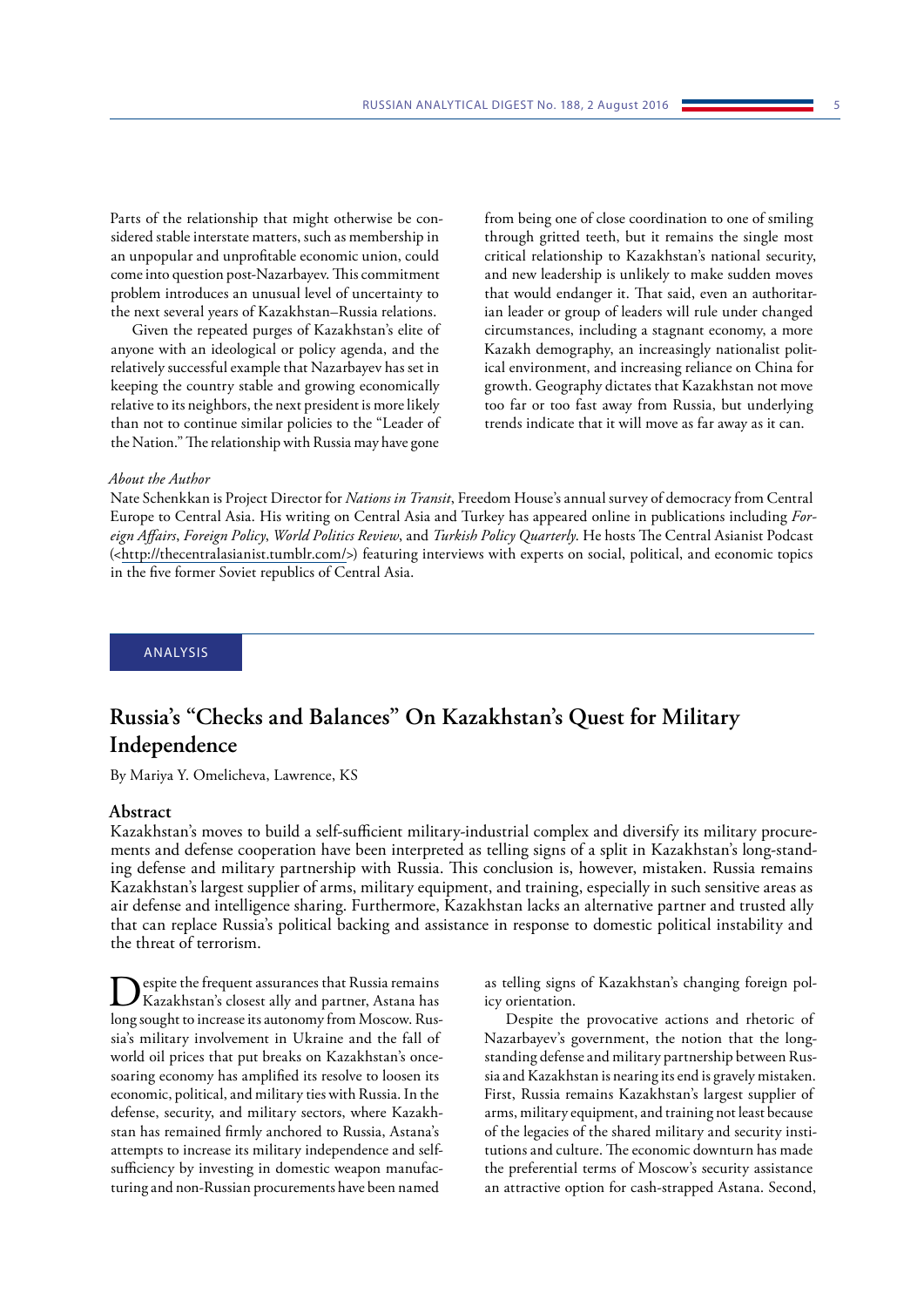the recent political unrest in Kazakhstan—heightened terrorist activity and public protests emblematic of the growing discontent with the country's economic and political situation—have influenced Astana's perceptions of security threats. The Nazarbayev government understands that it does not have a viable alternative ally capable of replacing Moscow's political backing and counterterrorism assistance. Subsequently, Kazakhstan will sustain close defense and security ties with Russia in the years to come.

## **A Primer on Russia–Kazakhstan Military, Defense, and Security Cooperation**

Russia and Kazakhstan have long-standing military and security relations developed through the multi-lateral forums of the Collective Security Treaty Organization (CSTO), the Anti-Terrorism Center of the Commonwealth of Independent States (ATC CIS), and the Shanghai Cooperation Organization (SCO), and through more than 80 bilateral agreements on military-technical, defense, and counterterrorism cooperation, which are periodically reviewed and amended. The most recent agreement on Russia–Kazakhstan military-technical cooperation was signed in 2013 and supplemented with the program of activities for 2014–2016 the following year. The joint military and security cooperation of Russia and Kazakhstan involves almost all aspects of their security and defense policies, including joint military exercises mostly within the CSTO and SCO frameworks, the purchasing and servicing of weapons and systems from Russia, the sharing of intelligence information and cooperation of the border security structures, and the training of military and security personnel.

For years, Russia has been the main supplier of weapons, equipment, and spare parts to Kazakhstan's armed forces (see Table 1 on p. 8). In recent years, the Kazakh government has begun purchasing weapons and equipment from other states and created joint ventures to manufacture defense items domestically. Russia, however, remains Kazakhstan's top partner in defense trade by dominating the supply of military platforms for Kazakhstan' ground forces and navy. In 2012, the Kazakh government organized and hosted a first defense Expo— KADEX—that has since been held annually in Astana to raise Kazakhstan's independent military stature and secure competitive contracts for domestic military enterprises. In the fourth and largest KADEX defense Expo, held in June 2016, Russia's manufacturers were second to only Kazakhstan's own military producers. Russia's sole state exporter—Rosoboronexport—presented more than 250 models of equipment for Army, Air Force, and Navy. A total of 40 Russian defense enterprises took part in the exhibit, and negotiated contacts on the future aircraft, navel and engineer equipment, helicopters, ammunition, and unmanned aircraft systems to Kazakhstan.

The training of Kazakhstan's troops in Russia's military schools and joint military tests at Kazakhstan's ranges amplify the impact of Moscow's trade in military articles. By rough estimate, more than 500 cadets and officers from the Kazakh army, navy, border control, security, and intelligence units receive education and training from Russia's Ministry of Defense, Federal Security Service, Foreign Intelligence Service, and the Emergencies Ministry on preferential terms in any given year.1 The Kazakh military institutions and militarysecurity establishments have utilized Russian advisers and instructional staff. Russia continues to use important military facilities in Kazakhstan for trials of missile systems, combat aircraft and other types of weapons. These include the Baikonur Cosmodrome leased to Russia until 2050, the Kapustin Yar test firing range spanning the borders of Russia and Kazakhstan, the Sary-Shagan and Emba missile testing sites, and the 929<sup>th</sup> State Test Flight Center (Taysoygan). In recent years, Russia handed over parts of these facilities to Kazakhstan, but was able to reduce its already low lease payments for ranges.

Astana is closely tied into Russia's air defense network. For its part, Moscow has delivered Kazakhstan multiple S-300 air defense systems between 2014 and 2016. The delivery, which was made free of charge, constitutes part of a larger plan to create a joint CSTO air defense system, which also includes Belarus and Armenia. Russia–Kazakhstan air defense collaboration will become a significant obstacle to the involvement of Western defense companies in this highly sensitive area of Kazakhstan's defense sector.2

## **Kazakhstan's Military and Defense Cooperation with Other States**

Kazakhstan has made efforts to diversify its security portfolio by seeking non-Russian procurements and engaging in security cooperation with other states. In fact, Kazakhstan has more international defense and security partners than any other Central Asian republic. None of these partners, however, offers a realistic alternative or serious competitor to Russia's role in Kazakhstan's security and defense situation. The US provided Kazakhstan with the minimal security assistance limited to the area of

<sup>1</sup> Ministry of Defense of the Republic of Kazakhstan. <[http://](http://www.mod.gov.kz/rus/press-centr/novosti/?rid=475&cid=0) [www.mod.gov.kz/rus/press-centr/novosti/?rid=475&cid=0>](http://www.mod.gov.kz/rus/press-centr/novosti/?rid=475&cid=0), [<http://www.mod.gov.kz/rus/struktura/vooruzhennye\\_sily\\_rk/](http://www.mod.gov.kz/rus/struktura/vooruzhennye_sily_rk/voenno-morskie_sily/kadrovaya_politika/) [voenno-morskie\\_sily/kadrovaya\\_politika/](http://www.mod.gov.kz/rus/struktura/vooruzhennye_sily_rk/voenno-morskie_sily/kadrovaya_politika/)>

<sup>2</sup> Roger N. McDermott. 2012. "Kazakhstan–Russia: Enduring Eurasian Defense Partners." Copenhagen, Danish Institute for International Studies Report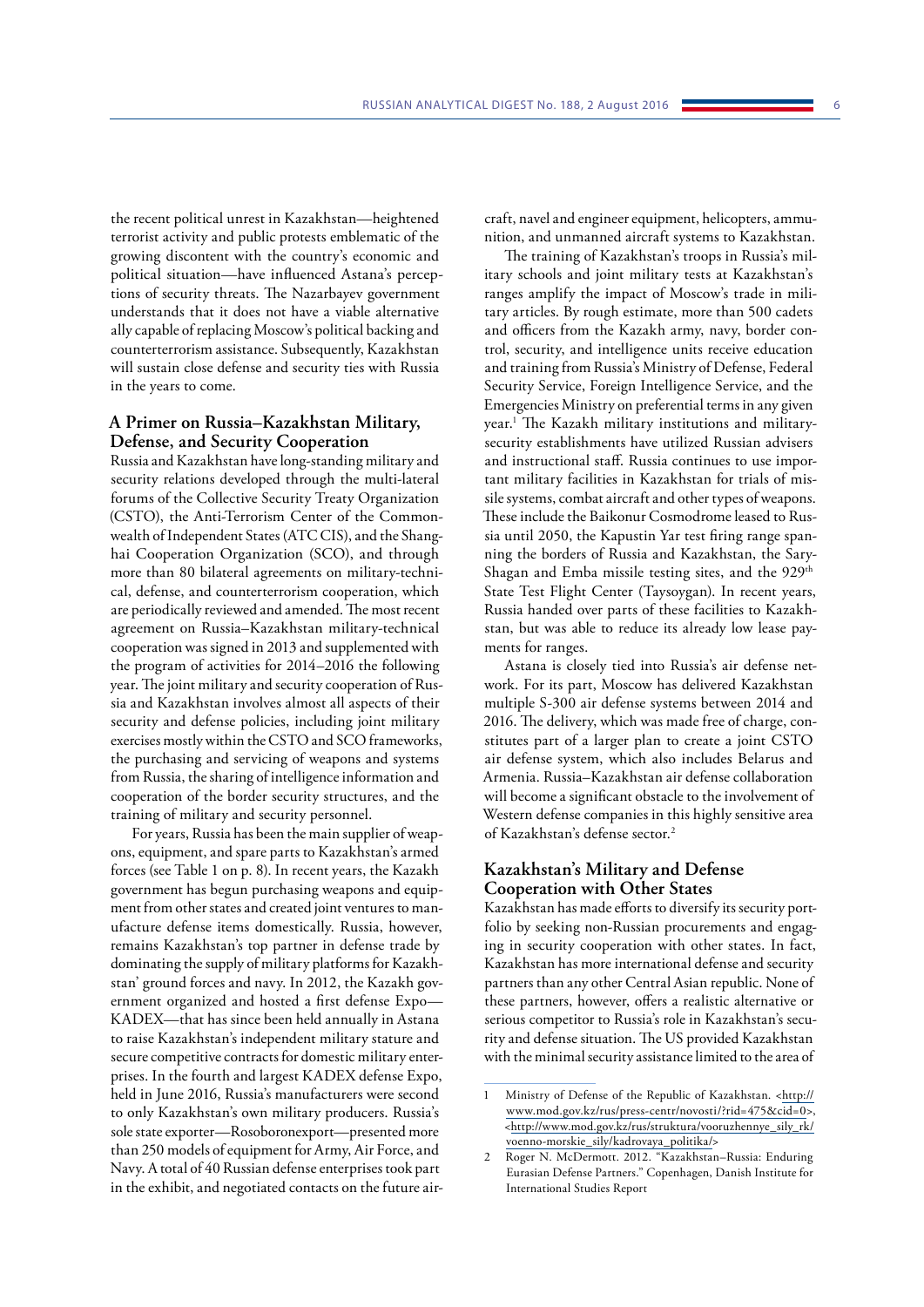non-proliferation until 2001. US–Kazakhstan militarysecurity cooperation intensified in the wake of the USled operation Enduring Freedom in Afghanistan, but has focused on the capacity-building programs, professionalization of Kazakhstan's armed forces, modernization of its military education, and support for peacekeeping deployment capabilities through the annual military exercise *Steppe Eagle*. Kazakhstan has the most advanced partnership with NATO in the region. A home to a NATO Partnership for Peace center, Kazakhstan became the first country in Central Asia to develop a level of NATO interoperability in its peacekeeping brigade—KAZBRIG.

The frequent acclamations of US/NATO defense and military cooperation with Kazakhstan have not been matched by equivalent results, especially when compared with the accomplishment of the US and NATO military programs in Eastern Europe. Training and exercises, rather than the transfer of weapons and equipment have defined Kazakhstan's military cooperation with the US. The number of Kazakh officers receiving training in the US has been relatively small and further undercut by the low retention rates of military cadres with Western education (see Figure 1 on p. 9). The differences in military culture and language barrier has made the achievement of interoperability and trust between the Kazakh officers and their Western counterparts more difficult. The track record of impact from the transfers of military equipment from the US to Kazakhstan has also been relatively poor, because of the lack of training in their use and inadequate maintenance.3 With the drawdown of US forces from Afghanistan, Central Asia, including Kazakhstan, has been lowered in priority for the US Department of Defense, as reflected in the reduced security assistance budgets for the states in the region.

Kazakhstan has developed increasingly diverse, complex, and changing international cooperation patterns with other states—France, Turkey, Israel, South Korea, to name but a few, and the European Union. However, militarytechnical cooperation with the new partners has been done on a case-by-case basis, driven by commercial interests and Astana's desire to build a military that is ultimately independent of other actors (see Figure 2 on p. 10). The share of any given partner in the overall portfolio of security assistance to Kazakhstan is relatively small and does not address the heightened concerns with political instability in the country.

#### **The Limits to Kazakhstan's Military and Security Independence**

Kazakhstan managed to escape the political turmoil that has afflicted many transitional states. Nursultan Nazarbayev has publicized his republic as a model of inter-ethnic tolerance and public consent internationally. Having witnessed the governments of Georgia, Ukraine, and Kyrgyzstan swept away by the "color" revolutions, the Nazarbayev administration named domestic political destabilization as the number one threat to internal security in Kazakhstan's Military Doctrine. The government's apprehension about internal destabilization materialized soon after the approval of the new doctrine. In December 2011, the Zhanaozen protests and deadly clashes between striking oil workers and police provided the pretext for Nazarbayev's opponents inside and outside the country to call for the president's resignation. Five years later, a wave of public protests that rippled across the country following the announcement of land reforms and the deadly Aktobe shootings in June 2016 have seriously alarmed the Kazakh government and the president. While the Russian Defense Ministry issued assurances that Kazakhstan's security apparatus had the domestic situation under control and thus not warranting the deployment of Russian military contingent in the republic, the Russian Defense Minister Sergei Shoigu offered Russia's experience in operational planning and the use of Russian troops in Syria in the struggle against terrorists to his Kazakh counterpart. The two heads of the defense ministries held bi-lateral talks in advance of the SCO meeting of defense ministers held in Astana in June 2016. The ministers discussed joint measures to combat terrorism, in addition to the usual topics of military-technological and security cooperation.

Even more than a result of joint training and face-toface discussions, Kazakhstan and other Central Asian states have drawn on Russia's experiences through emulation. Russia has been viewed as a model and enabler for the region's regimes, whereby the measures and rhetoric adopted by Moscow have found their way into the legal, political, and security systems of the neighboring states. In a language closely matching President Putin's warnings about Western meddling in the domestic politics of post-Soviet countries and his fear-mongering rhetoric of Islamic radicalization in the region, President Nazarbayev blamed instigators from abroad for the recent violence and protests. In his public address following the Aktobe shooting, he linked rhetorically political demonstrations to the violent incident, which has been cast as an act of Islamic terrorism. Russia's expanded military and security presence in Central Asia has been beneficial to the governing regimes that exploited this anti-Islamist rhetoric and campaign for clamping down on the secular and religious opposition. Cooperating with Russia in the struggle against religious extremism and terrorism helps the Nazarbayev government in multiple ways. It assists the Kazakh president in constructing an Islam-

<sup>3</sup> Dmitry Gorenburg. 2014. "External Support for Central Asian Military and Security Forces." Working Paper. SIPRI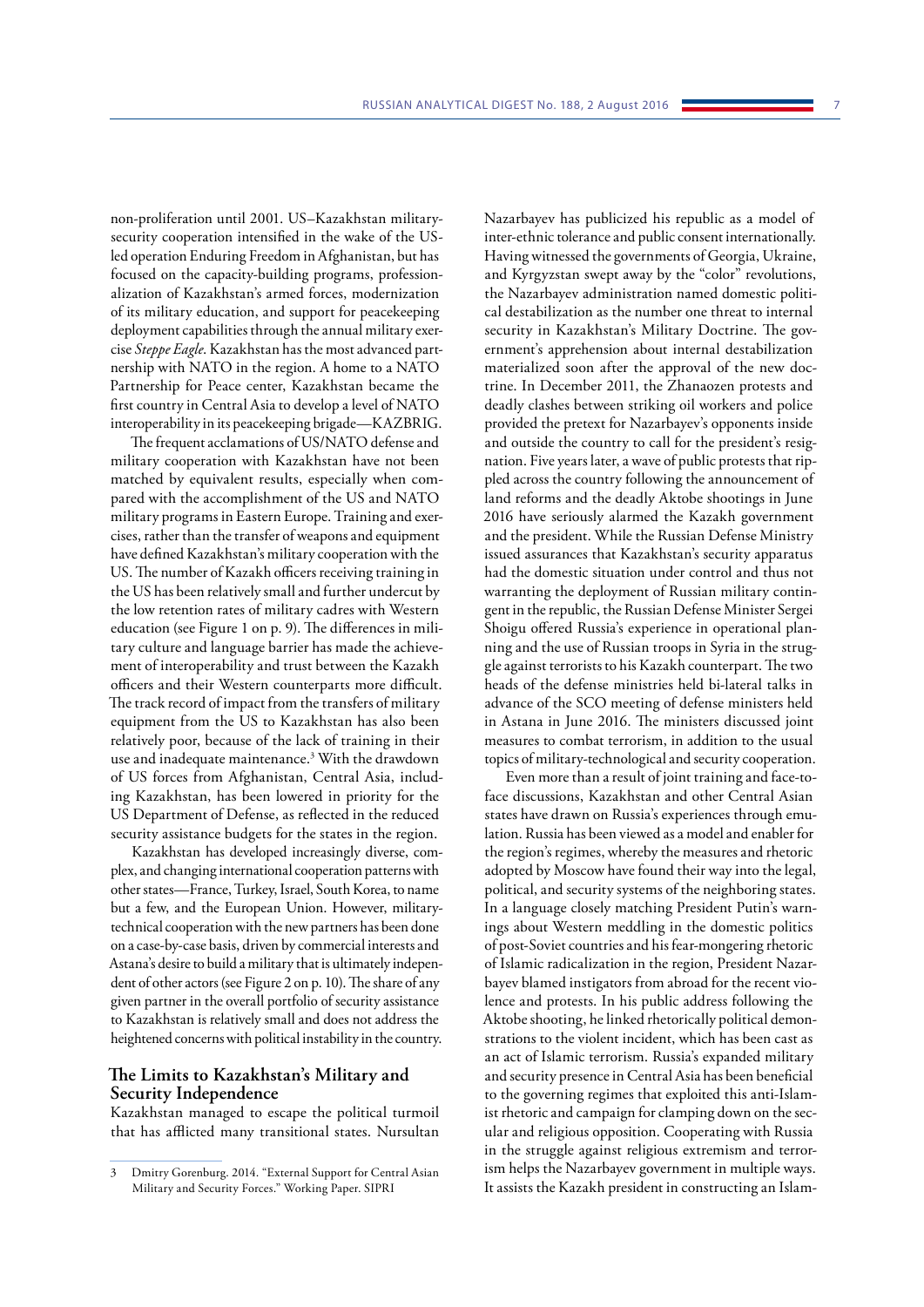ist threat that the public can effectively rally against. It legitimizes the repressive policies of the ruling administration. It can also be used as a basis for the government's "performance" legitimacy, shoring up its acclaimed ability to deliver stability and security to the people.

## **Conclusion**

As Kazakhstan's economy is settling into a recession and its political future remains unclear due to the absence of a designated successor to their 75 year old president, Kazakhstan's elites and Nursulatan Nazarbayev himself have resorted to policies, rhetoric, and actions interpreted as a sign of a political divorce from Moscow. Cutting at a deeper level, Kazakhstan's diverse and changing international military and security ties do not offer convincing evidence of any political drift away from close military-technological and security cooperation with Russia. Kazakhstan's patterns of procurement and efforts at building a domestic military-industrial complex are driven by commercial interests, while anti-Russian rhetoric is more an image-building ploy to rally the Kazakh public around the ideology of Kazakhstan's independence. Where the political barometer rises, in sensitive areas such as air defense, intelligence sharing and support in addressing the threat of domestic political instability, Russia remains Kazakhstan's friend, partner and its trusted ally. It comes as no surprise, therefore, that Kazakhstan's president was the only foreign leader to stand alongside Vladimir Putin on Red Square watching Russia's annual Victory Day parade on May 9, 2016.

#### *About the Author*

Mariya Y. Omelicheva is an Associate Professor of Political Science at the University of Kansas. She is the author of *Counterterrorism Policies in Central Asia* (Routledge 2011), which received an Outstanding Academic Title award by *Choice*, and *Democracy in Central Asia: Competing Perspectives and Alternate Strategies* (University Press of Kentucky 2015), and editor of *Nationalism and Identity Construction in Central Asia: Dimensions, Dynamics, and Directions* (Lexington 2015).

| Year(s) of Deliveries | <b>Weapon Designation</b> | <b>Weapon Description</b>   | No. Delivered  |
|-----------------------|---------------------------|-----------------------------|----------------|
| 1995                  | $MiG-29$                  | Fighter Aircraft            | 12             |
| 1996-2000             | L-39V Albatros            | Trainer Aircraft            | 13             |
| 1997                  | $Su-25$                   | Ground attack AC            | 14             |
| 1999-2001             | Su-27S/Flanker-B          | FGA Aircraft                | 14             |
| 2000                  | 5V55U/SA-10C              | <b>SAM</b>                  | 40             |
|                       | $II-76M$                  | Transport Aircraft          | 1              |
|                       | S-300P/SA-10A             | <b>SAM</b> System           | $\mathbf{1}$   |
| 2002                  | Mi-8MT/Mi-17              | Transport Helicopter        | 3              |
| 2004-2007             | Mi-8MT/Mi-17              | Transport Helicopter        | 14             |
| 2004-2005             | BTR-80A                   | <b>IFV</b>                  | 14             |
| 2007-2010             | BTR-80A                   | <b>IFV</b>                  | 79             |
| 2008                  | <b>BPM-97</b>             | <b>APC</b>                  | 18             |
|                       | <b>BTR-80</b>             | <b>APC</b>                  | 1              |
| 2008-2009             | <b>ANSAT</b>              | Light Helicopter            | 3              |
| 2009-2012             | Mi-8MT/Mi-17              | <b>Transport Helicopter</b> | 12             |
| 2010                  | N-001 Myech               | Combat Ac Radar             | $\overline{2}$ |
| 2011                  | TOS-1                     | Self-Propelled MRL          | 3              |
| 2011-2012             | BTR-82A                   | <b>IFV</b>                  | 44             |
|                       | Tigr                      | <b>APV</b>                  | 21             |
| 2012                  | <b>BTR-80</b>             | APC                         | 17             |
| 2011-2013             | 9M120 Ataka/AT-9          | Anti-Tank Missile           | 120            |
|                       | <b>BMPT</b>               | <b>IFV</b>                  | 10             |
| 2013-2014             | Igla- $1/SA-16$           | Portable SAM                | 20             |
| 2013-2015             | Mi-8MT/Mi-17              | Transport Helicopter        | 10             |
| 2015                  | 5V55U/SA-10C              | <b>SAM</b>                  | 200            |
|                       | S-300PS/SA-10B            | SAM System                  | 5              |
|                       | $Su-30MK$                 | FGA Aircraft                | 4              |

#### **Table 1: Transfer of Major Conventional Weapons from Russia to Kazakhstan**

*Source: SIPRI Arms Transfers Database*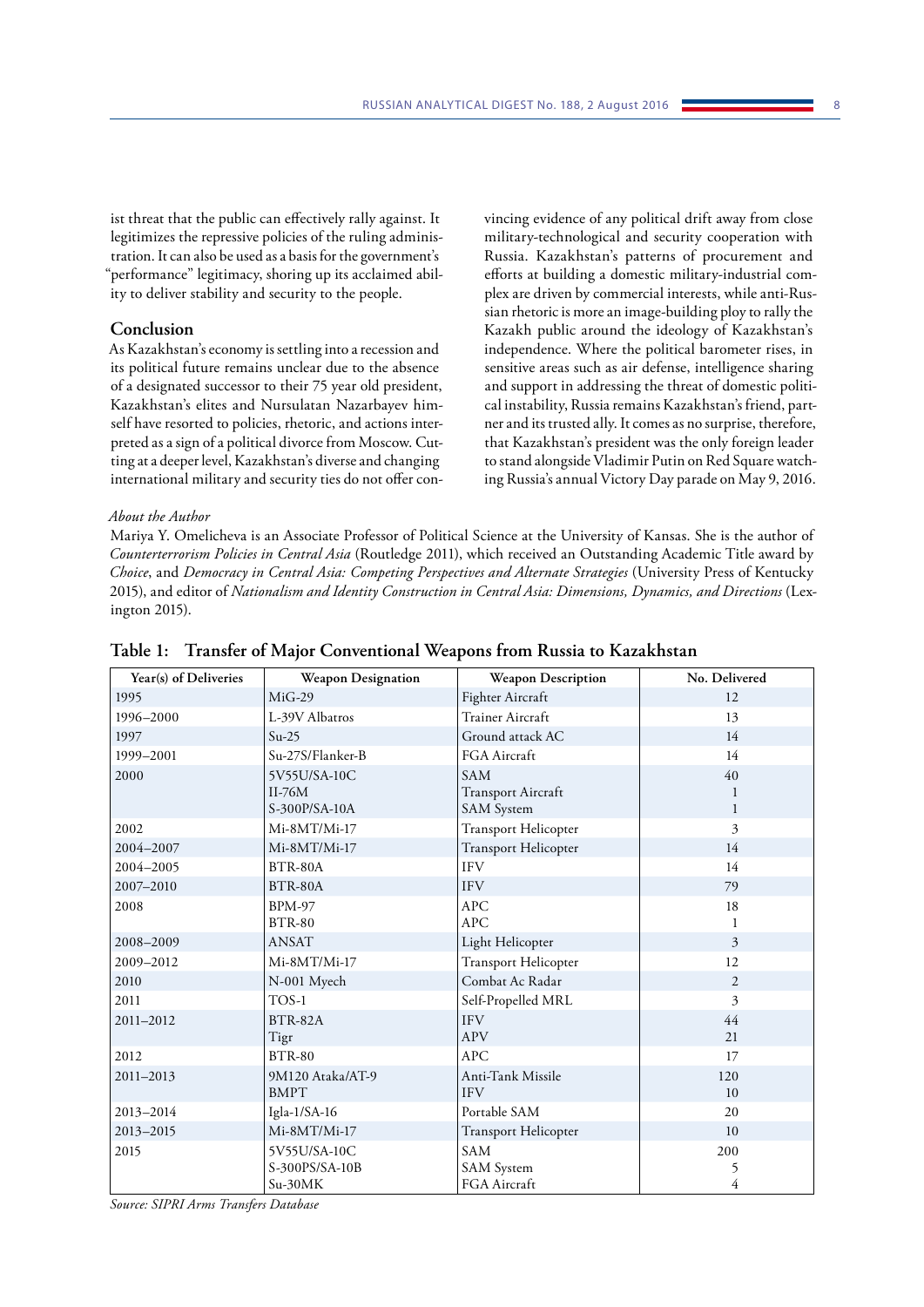

**Figure 1: US Military Assistance to Kazakhstan**

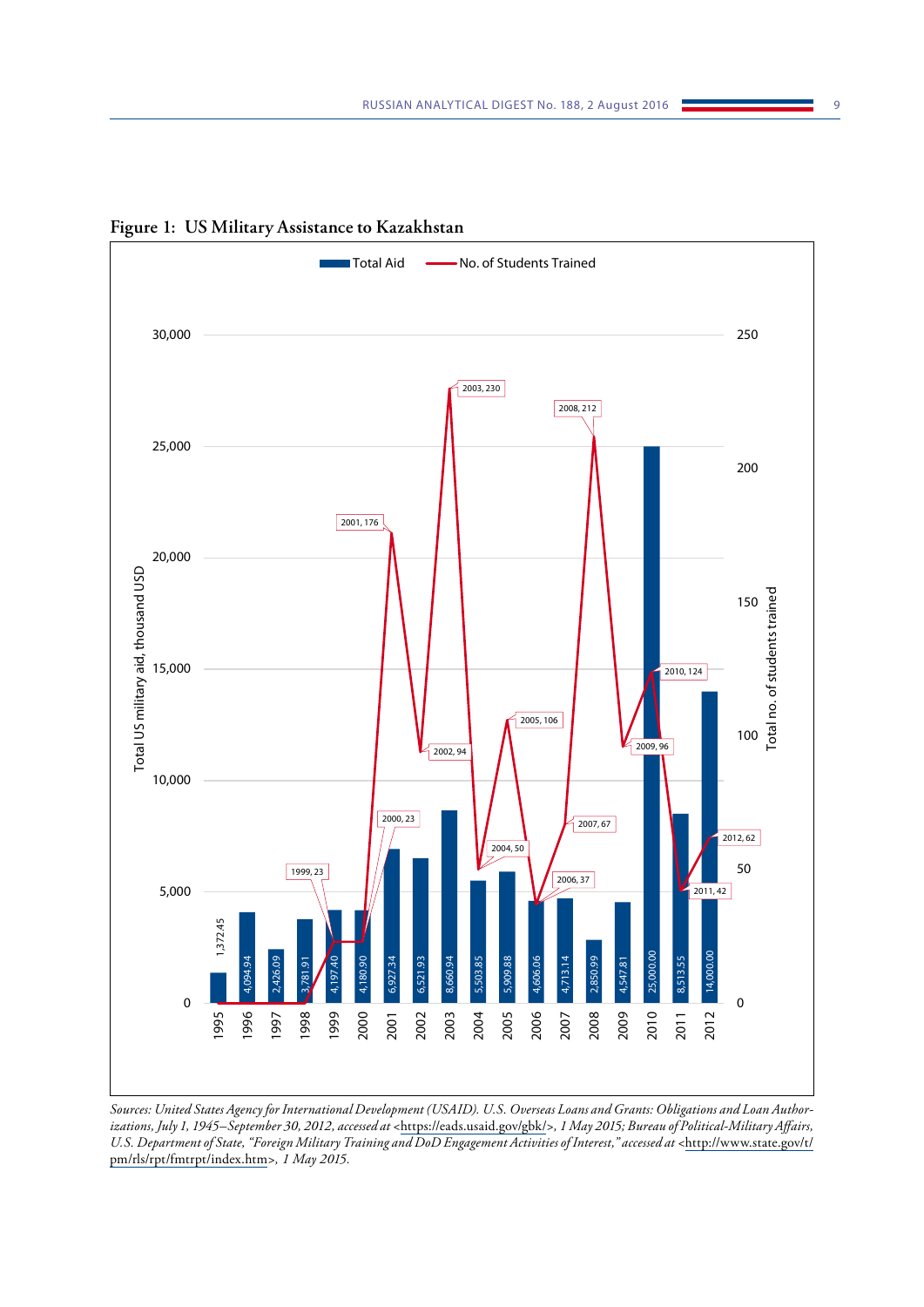

**Figure 2: Total Trend-Indicator Value (TIV) of Arms Imports to Kazakhstan (US\$m. at constant 1990 prices)**

*Source: SIPRI Arms Transfers Database. In 2015, Russian transferred \$412 million (in constant 1990 prices) of equipment to Kazakhstan*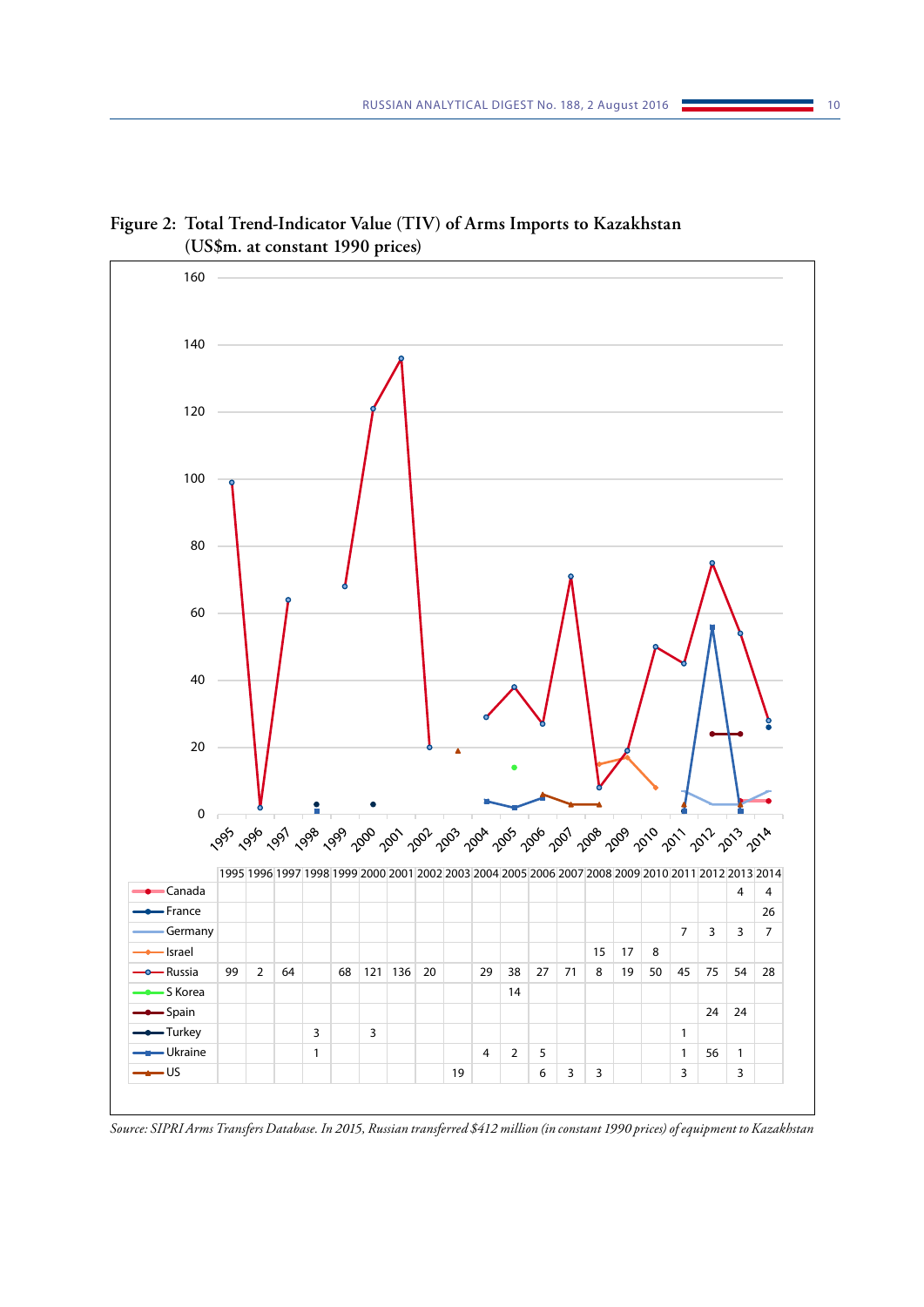#### <span id="page-10-0"></span>ANALYSIS

# **The Impact of the Ukrainian Conflict on Kazakhstan's FDI with Russia and its Other Main Economic Partners**

By Yelena Nikolayevna Zabortseva, Sydney

#### **Abstract**

Conflict in Ukraine and global oil price volatility has led to falling Foreign Direct Investment (FDI) not only in Russia, but also in Kazakhstan. Moreover, increased political tensions between Russia and Kazakhstan has led to concerns that the Republic of Kazakhstan could see a repeat of the Ukrainian scenario involving confrontation with Russia. However, the case of Kazakhstan is more complex due to the growing role of China, including as a source of FDI. Inward FDI is of considerable importance for Kazakhstan's oil-dependent economy, hence this article's focus is on the most recent trends of FDI flows from Russia and its other economic partners to examine its impact on shaping relations among the powers involved in the region following the Ukraine Crisis. The article points to the significant role played by FDIs that are routed through off-shore centres.

In the era of post-Cold War confrontation, new ten-<br>sions within the Eurasian region have raised several sions within the Eurasian region have raised several concerns about stability amongst post-Soviet countries. While relations between Kazakhstan and Russia had strengthened prior to the Ukraine Crisis, the emergence of the Ukrainian conflict has led to a deterioration in their bilateral relationship. This is particularly evident in political and social controversies, as well as in trade tensions related to the establishment of the Eurasian Economic Union (EEU).1

The renewed economic confrontation between the West and Russia affected not only the European economy.2 The resulting recession in Russia also undermined growth in other former Soviet republics.3 While global FDI flows jumped 36% in 2015—to their highest level since the 2008–2009 Global Financial Crisis (GFC)—, "flows to transition economies continued to fall (- 54%) as tumbling international commodities prices and regional conflicts undercut FDI".<sup>4</sup> Investment in the region's two largest host economies, Russia and Kazakhstan, fell sharply.

Prior to the Ukrainian conflict, there was a high level of post-Soviet investment integration between Ukraine– Russia, Russia–Kazakhstan and Russia–Belarus, with Russia investing substantial funds in the economies of these partner-countries.5 Moreover, "the main 'donor' of investments (*within the post-Soviet world)* in 2012 was Russia, and the main recipient was Ukraine."6 Up till the start of 2014, Russian investors accounted for 84% of mutual FDI in the region, while Russia itself attracted almost 9% of mutual FDI with Kazakhstan, the second-largest participant in mutual investment flows in the region.7 Taking into account the importance of FDI in Kazakhstan's economy, this article will focus on the investment aspect of the relationship between Russia and Kazakhstan, as well FDI inflows from Western countries, China, and via off-shore financial centres into Kazakhstan.

## **High Significance of Foreign Investments in Kazakhstan's Economy**

Kazakhstan has the second largest oil endowment in Eurasia after Russia, and the twelfth largest in the world.8 Major crude oil export pipelines currently include the

<sup>1</sup> Y. N. Zabortseva 2016, Russia's Relations with Kazakhstan: Rethinking Ex-Soviet Transitions in the Emerging World System (London, NewYork: Routledge), Ch. 8.

International Crisis Group (ICG) 2015, "Statement on the Ukraine Crisis and European Stability", 11 April, <[http://](http://www.crisisgroup.org/en/publication-type/media-releases/2015/europe/statement-on-the-ukraine-crisis-and-european-stability.aspx) [www.crisisgroup.org/en/publication-type/media-releases/2015/](http://www.crisisgroup.org/en/publication-type/media-releases/2015/europe/statement-on-the-ukraine-crisis-and-european-stability.aspx) [europe/statement-on-the-ukraine-crisis-and-european-stability.](http://www.crisisgroup.org/en/publication-type/media-releases/2015/europe/statement-on-the-ukraine-crisis-and-european-stability.aspx) [aspx](http://www.crisisgroup.org/en/publication-type/media-releases/2015/europe/statement-on-the-ukraine-crisis-and-european-stability.aspx)> (accessed 1 August).

<sup>3</sup> A. Gombert 2015 , "World Bank Downgrades Russia's Economic Outlook for 2015", TASS: Russian News Agency, January 14, [<http://tass.ru/en/economy/771039>](http://tass.ru/en/economy/771039) (accessed 21 March 2015).

<sup>4</sup> UNCTAD 2016, "Global Investment Trends Monitor", no. 22, p. 2, <[http://unctad.org/en/PublicationsLibrary/webdi](http://unctad.org/en/PublicationsLibrary/webdiaeia2016d1_en.pdf)[aeia2016d1\\_en.pdf](http://unctad.org/en/PublicationsLibrary/webdiaeia2016d1_en.pdf)> (accessed 2 July 2016).

<sup>5</sup> Eurasian Development Bank (EDB) 2014, "System of Integration of Eurasian Integration II", Centre for Integration Studies, St. Petersburg, p. 14 <[http://eabr.org/general//upload/CII%20](http://eabr.org/general//upload/CII - izdania/SIEI-2014/EDB Centre_Report 22_SIEI II_Analytical resume_Eng_1.pdf) [-%20izdania/SIEI-2014/EDB%20Centre\\_Report%2022\\_](http://eabr.org/general//upload/CII - izdania/SIEI-2014/EDB Centre_Report 22_SIEI II_Analytical resume_Eng_1.pdf) [SIEI%20II\\_Analytical%20resume\\_Eng\\_1.pdf>](http://eabr.org/general//upload/CII - izdania/SIEI-2014/EDB Centre_Report 22_SIEI II_Analytical resume_Eng_1.pdf) (accessed 2 July 2016).

<sup>6</sup> Ibid

<sup>7</sup> Eurasian Development Bank (EDB) 2015, "Monitoring of Mutual Investments in the CIS", Centre for Integration Studies, St. Petersburg, No. 32, p. 6, [<http://eabr.org/general//upload/](http://eabr.org/general//upload/CII - izdania/MonitoringVzaimnikhInvesticii/2015/MIM_CIS_2015_Annual_Report_en.pdf) [CII%20-%20izdania/MonitoringVzaimnikhInvesticii/2015/](http://eabr.org/general//upload/CII - izdania/MonitoringVzaimnikhInvesticii/2015/MIM_CIS_2015_Annual_Report_en.pdf) [MIM\\_CIS\\_2015\\_Annual\\_Report\\_en.pdf](http://eabr.org/general//upload/CII - izdania/MonitoringVzaimnikhInvesticii/2015/MIM_CIS_2015_Annual_Report_en.pdf)>, (accessed 8 June 2016).

<sup>8</sup> See US Department of State 2015, "2015 Investment Climate Statement—Kazakhstan", May, <[http://www.state.gov/e/eb/rls/](http://www.state.gov/e/eb/rls/othr/ics/2015/241613.htm) [othr/ics/2015/241613.htm](http://www.state.gov/e/eb/rls/othr/ics/2015/241613.htm)> (accessed 8 June 2016).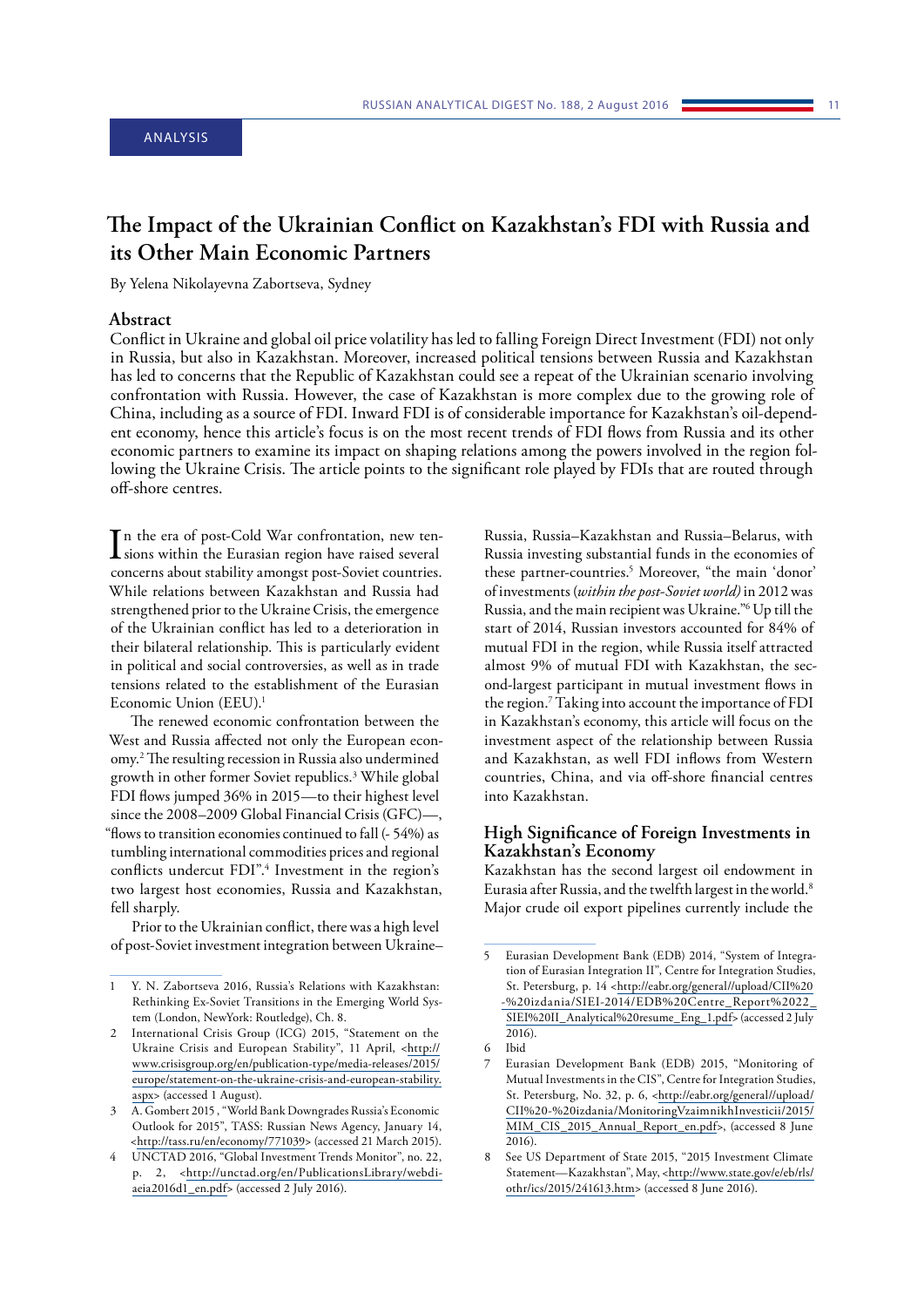Caspian Pipeline Consortium, the Kazakhstan–China, and the Uzen–Atyrau–Samara pipelines.9 The Caspian basin holds enormous oil and gas deposits that could play a critical role in the world's economic future. However, Kalicki, former Counsellor to the US Department of Commerce, has argued that "getting them out of the ground and onto the market requires overcoming formidable political and geographic problems"10.

Kazakhstan's economy is based primarily on the export of fossil fuels.<sup>11</sup> The decade of 1999–2009 witnessed a ten-fold increase in inward-FDI, which had the effect of boosting the production of oil and gas. In 2014, total foreign investment in Kazakhstan reached USD 211.5 billion; of that net (FDI) constituted more than 60% of the total—primarily in the oil and gas sector.12 It should be noted, that while the share of FDI in Kazakhstan's 2010 GDP was equal to 59%, in Russia (whose FDI to GP ratio is similar to the world average) this share was equal to approximately 30%.<sup>13</sup> This shows Kazakhstan's strong economic dependence on FDI.14 Such a high share of FDI in the Republic's economy has also been fostered by its national FDI promotion strategy, which provides strong incentives to foreign investors.15

## **Analysis of Kazakhstan's FDI from 2005 to 2015**

In 2015, [investments in the Kazakhstan's economy fell](http://export.gov.kz/en/news-30086-ministry_of_investment_and_development_expects_decrease_of_volume_of_investments_by_30_40_) [by between 30 and 40%](http://export.gov.kz/en/news-30086-ministry_of_investment_and_development_expects_decrease_of_volume_of_investments_by_30_40_) (see Table 1 on p. 14). While a relatively small decline of investment (from USD 24,012 million to USD 23,726 million) was evident during 2013–14, a more significant decline can be seen in 2015 (to UDD14, 829 million). The fall in FDI was most pronounced in mining and construction—in 2015 investment in this sector fell from USD 8.4 billion to USD 3.5 billion.16 In Kazakhstan, FDI has been dominated by investors from developed countries—specifically the Netherlands (in financial services, oil and gas) and the

14 US Energy Administration Information 2015, p. 3.

United States and France (oil and gas). With the exception of France, these top foreign investors were among those that recently decreased their FDI into Kazakhstan's economy.

Chinese and Russian investors have also been active, especially as the oil and gas sector has expanded.17 Russian investments in Kazakhstan had been increasing steadily until 2015, but fell three-fold in 2015. While Chinese investments have also fallen significantly (see Table 1 on p. 14). Nonetheless, Beijing's intention is to develop a new "Silk Road". As part of this, the China– Kazakhstan fund [announced in 2015 that it would invest](http://export.gov.kz/en/news-31941-capitalization_of_the_kazakh_chinese_fund____silk_road____to_be__2_bln__kaznex_invest) [USD 2 billion to develop projects in Kazakhstan](http://export.gov.kz/en/news-31941-capitalization_of_the_kazakh_chinese_fund____silk_road____to_be__2_bln__kaznex_invest), and that Astana plans to seek investment from foreign companies to [finance the Eurasia oil exploration project](http://export.gov.kz/en/news-31425-kazakhstan_exploring_foreign_companies__participation_in_eurasia_project), estimated to cost USD 500 million<sup>18</sup>. While there are repeated arguments in the press that these Chinese investments raise concerns in Russia, they have raised even more concern among Kazakhstan's population. In 2016, there were riots against new legislation to allow China to buy Kazakhstan's land.

#### **Kazakhstan's Uneven Outward Investments and the Challenge of Off-Shore Investment**

While there have been changes to patterns of inward FDI, Kazakhstan's outward FDI has increased unevenly since 2010. From 2012, Kazakhstan began to invest in Singapore. Kazakhstan's outward direct investments to Ireland reached USD 1,650 million in 2013, a destination that received no such significant outward investment prior to 2012. Kazakhstan's investments in Russia also increased from USD 118 to USD 378 million between 2014 and 2015.

In addition to drawing on official statistics, it is important to consider Russia's off-shore investments in Kazakhstan via third countries to gain a complete picture.19 Tax havens like the British Virgin Islands, British Cayman Islands, or Luxembourg have always been among the top 10 to 20 of both sources of inward investment and destinations for outward investment. The Netherlands alone forms one third of all Kazakhstan's FDI, and most of Kazakhstan's outward FDI is also registered in the Netherlands (see Table 2 on p. 15). Although Royal Dutch Shell is a key member of the multinational consortium developing the giant Kasha-

<sup>9</sup> See US Energy Administration Information 2015, "Kazakhstan 2015", January 14, p. 6, <[http://www.eia.gov/beta/international/](http://www.eia.gov/beta/international/analysis_includes/countries_long/Kazakhstan/kazakhstan.pdf) [analysis\\_includes/countries\\_long/Kazakhstan/kazakhstan.pdf](http://www.eia.gov/beta/international/analysis_includes/countries_long/Kazakhstan/kazakhstan.pdf)>.

<sup>10</sup> Y. Kalicki, "Caspian energy at the crossroads", Foreign Affairs, 2001, vol. 80, no. 5, pp. 120—134.

<sup>11</sup> Climate Investment Funds 2016, "Kazakhstan", <[https://www](https://www-cif.climateinvestmentfunds.org/country/kazakhstan)[cif.climateinvestmentfunds.org/country/kazakhstan](https://www-cif.climateinvestmentfunds.org/country/kazakhstan)> (accessed 5 June 2016).

<sup>12</sup> US Department of State 2015, p. 2.

<sup>13</sup> UNCTAD 2016.

<sup>15</sup> UNCTAD 2014, "Investment Guide to the Silk Road 2014", p. 18 <[http://unctad.org/en/PublicationsLibrary/diae2014d3\\_](http://unctad.org/en/PublicationsLibrary/diae2014d3_en.pdf) [en.pdf>](http://unctad.org/en/PublicationsLibrary/diae2014d3_en.pdf) (accessed 4 June 2016).

<sup>16</sup> Data of the National bank of Kazakhstan, <[http://www.nation](http://www.nationalbank.kz/?docid=172&switch=kazakh) [albank.kz/?docid=172&switch=kazakh](http://www.nationalbank.kz/?docid=172&switch=kazakh)> (accessed 5 June 2016).

<sup>17</sup> UNCTAD 2014, p. 14

<sup>18</sup> See J. Farchy 2016, "China plans to invest \$1.9 bn in Kazakh agriculture", Financial Times, May 9, <[http://www.](http://www.ft.com/cms/s/0/9c84a0f4-15d3-11e6-9d98-00386a18e39d.html#axzz4AyU1yvTz) [ft.com/cms/s/0/9c84a0f4-15d3-11e6-9d98-00386a18e39d.](http://www.ft.com/cms/s/0/9c84a0f4-15d3-11e6-9d98-00386a18e39d.html#axzz4AyU1yvTz) [html#axzz4AyU1yvTz>](http://www.ft.com/cms/s/0/9c84a0f4-15d3-11e6-9d98-00386a18e39d.html#axzz4AyU1yvTz) (accessed 1 June 2016).

See for further discussions Y. N. Zabortseva, "Rethinking the Economic Relationship between Kazakhstan and Russia", Europe-Asia Studies, 2014, vol. 66, no. 2.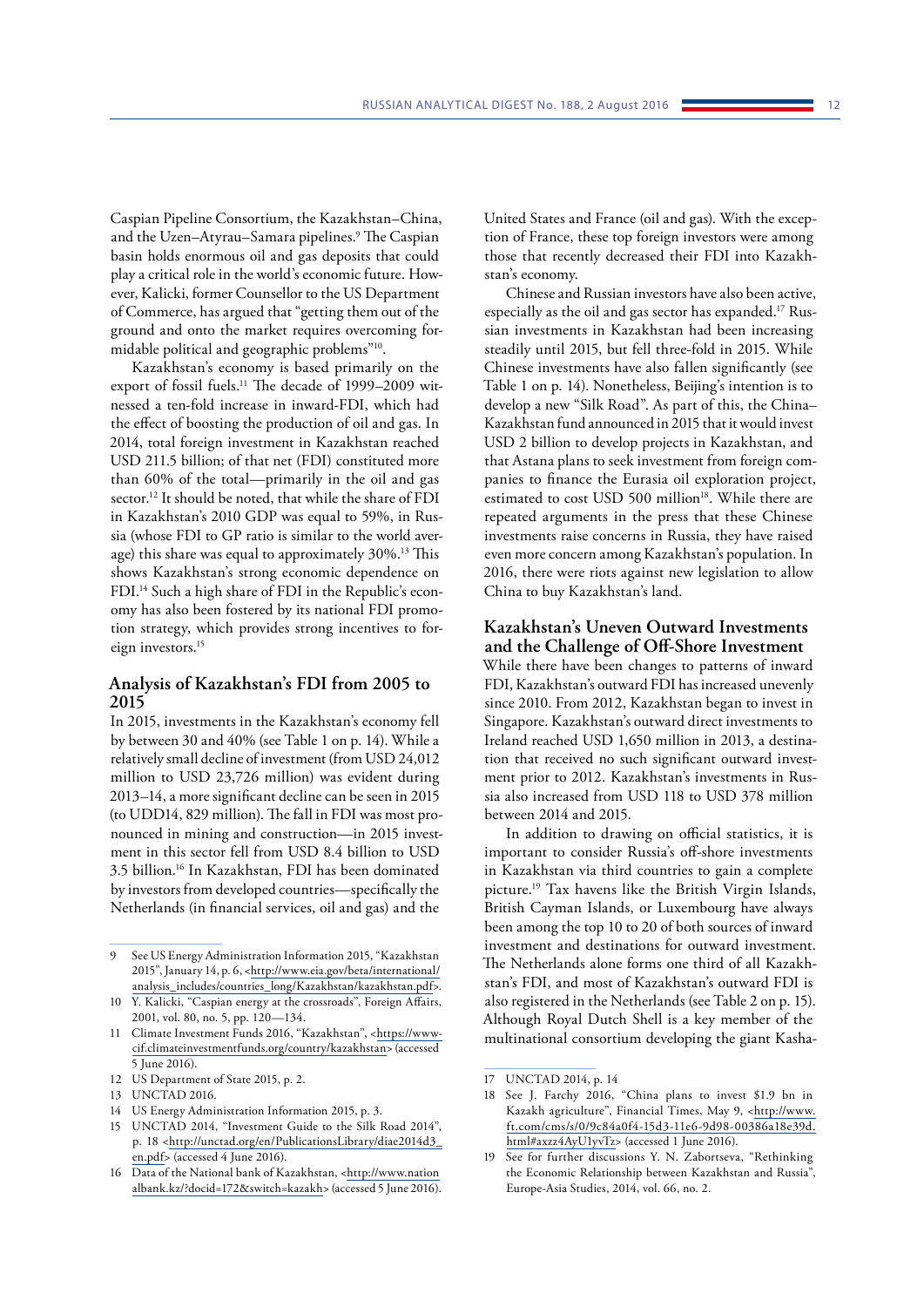gan oil field, the exceptionally high figure for Dutch FDI is misleading because the provisions of a 1997 tax and investment treaty make it easy for multinationals to invest in Kazakhstan through Dutch holding companies. Coca Cola, ENI, and Lukoil use this "Dutch holding construction", though they are normally considered US, Italian, and Russian companies, respectively. Other major Dutch companies active in Kazakhstan include ABN AMRO Bank N.V. and Agip Caspian Sea B.V.O. While the official statistics dealing with investment presence of Russian businesses in Ukraine and Kazakhstan are also said to be understated.20 For example, Nelson Resources Limited (previously Canadian owned) was acquired by LUKoil in 2005 for over \$2.1 billion and has its assets in Kazakhstan, although it is registered in Bermuda<sup>21</sup>. Controlling interests in Nelson Resources Limited were held by two large financial and industrial groups (Kazkommersbank and Narodny Bank of Kazakhstan).<sup>22</sup> Corresponding with Russia's large economic presence in the Republic, Kazakhstan's own re-investments via off-shore financial centres could also be attributed to low economic transparency in the country, coupled with trends in capital legalization. The Republic's president Nazarbayev recently signed a bill that would allow the legalisation of shadow capital and property in 2014–2015. The national government hoped that the 16-month campaign would bring up to USD 12 billion out of the shadow economy.<sup>23</sup>

## **Implications for FDI in Kazakhstan's Economy**

At the beginning of the renewed Russia–West confrontation involving Ukraine, analysts expressed concern that the cascading instability in the region presented a threat to Western oil interests. The effects of economic sanctions and the concomitant drop in international oil and gas markets "could drive Putin to more aggressively pursue Russia's position in the Caspian Sea with the aim of eliminating any Western military and economic presence in the region".24

At the same time, FDI in Russia dropped by 92% in 2015, 25 and Kazakhstan moved ahead of Russia in attracting FDI.26 Destabilization of the economic and political situation in Ukraine remains one of the main factors contributing to the slump of total mutual direct investments in the CIS as well. In relative terms, "the largest decline of (foreign) investments in Ukraine in 2013– 2014 was registered for Kazakhstan and Georgia — by almost 50% and 52%, respectively (mostly in 2014 in the case of Kazakhstan, and in 2013 in the case of Georgia)".27 Major Russian businesses are also withdrawing from other projects in the region. In 2015, LUKoil sold its 50-percent stake in Kazakhstan's oil producer Caspian Investment Resources to China's Sinopec for \$1.2 billion. Sinopec already owned the other half of Caspian Investment Resources. In at least one instance, Western sanctions against Russian companies are disrupting investments. Work on the Tsentralnoye offshore field on the Caspian Sea, which is being developed by LUKoil, Gazprom and Kazakhstan's state-owned Kaz-MunayGas, was halted last year, because some of the required drilling technology is now banned from sale to Russian companies.<sup>28</sup> However, two decades later, while officially Russian FDI in Kazakhstan is not that considerable compared to Western capital, Kazakhstan's economy remains dependent upon Russia for the transportation of its oil and gas. The reason, as expressed by Torjesen, is that energy "lie[s] at the heart of [the] bilateral relationship".29

The immediate impact of the current Western sanctions against Russian oil on the Kazakhstani oil sector is a negative one. Due to the huge role of FDI in its economy and the decline of Russia's and Western investments, Kazakhstan's economy has been significantly impacted by the consequences of the Ukrainian conflict.

States Institute Of Peace, Special Report <[http://www.usip.org/](http://www.usip.org/sites/default/files/SR366-The-Ukraine-Russia-Conflict.pdf) [sites/default/files/SR366-The-Ukraine-Russia-Conflict.pdf>](http://www.usip.org/sites/default/files/SR366-The-Ukraine-Russia-Conflict.pdf), 2015 ( accessed on 8 April 2015), p. 10.

- 28 See: P. Leonard, "Economy and Sanctions Derail Russia's Central Asian Investments", Eurasianet, 28 January 2016, <http:// www.eurasianet.org/node/77051> (accessed 4 June 2016).
- 29 S. Torjesen, "Russia and Kazakhstan: a special relationship", Russian Analytical Digest, 2009, vol. 56, no. 3, p. 6, [<http://](http://www.css.ethz.ch/content/specialinterest/gess/cis/center-for-securities-studies/en/publications/rad/rad-all-issues/details.html?id=/n/o/5/6/no_56_russias_energy_relations_with_its_) [www.css.ethz.ch/content/specialinterest/gess/cis/center-for](http://www.css.ethz.ch/content/specialinterest/gess/cis/center-for-securities-studies/en/publications/rad/rad-all-issues/details.html?id=/n/o/5/6/no_56_russias_energy_relations_with_its_)[securities-studies/en/publications/rad/rad-all-issues/details.](http://www.css.ethz.ch/content/specialinterest/gess/cis/center-for-securities-studies/en/publications/rad/rad-all-issues/details.html?id=/n/o/5/6/no_56_russias_energy_relations_with_its_) [html?id=/n/o/5/6/no\\_56\\_russias\\_energy\\_relations\\_with\\_its\\_](http://www.css.ethz.ch/content/specialinterest/gess/cis/center-for-securities-studies/en/publications/rad/rad-all-issues/details.html?id=/n/o/5/6/no_56_russias_energy_relations_with_its_)>

<sup>20</sup> Eurasian Development Bank (EDB) 2015, p. 7

<sup>21</sup> See also A. Libman, A., and B. Kheifets, "Ekonomicheskaia Vlast' i Strategii RTNK na Postsovetskom Prostranstve", Obshchestvo i Ekonomika, 2006, no. 11, pp. 152–165.

<sup>22</sup> See N. Mamedova 2016, "Kitaiskie Investitsii versus Rossiiskih na Prostranstve EAES", Ritm Evrazi, 8 February, <[http://www.](http://www.ritmeurasia.org/news--2016-02-08--kitajskie-investicii-versus-rossijskih-na-prostranstve-eaes-21791) [ritmeurasia.org/news--2016-02-08--kitajskie-investicii-versus](http://www.ritmeurasia.org/news--2016-02-08--kitajskie-investicii-versus-rossijskih-na-prostranstve-eaes-21791)[rossijskih-na-prostranstve-eaes-21791](http://www.ritmeurasia.org/news--2016-02-08--kitajskie-investicii-versus-rossijskih-na-prostranstve-eaes-21791)> (accessed 5 June 2016).

<sup>23</sup> See IntelliNews 2014, "Kazakhstan pushing to improve economic transparency", July 1, <[http://www.bne.eu/content/](http://www.bne.eu/content/story/kazakhstan-pushing-improve-economic-transparency) [story/kazakhstan-pushing-improve-economic-transparency>](http://www.bne.eu/content/story/kazakhstan-pushing-improve-economic-transparency) (accessed 15 February 2015).

<sup>24</sup> V. Metre., V. Gienger, and K. Kuehnast, The Ukraine–Russia Conflict. Signals and Scenarios for the Broader Region, United

<sup>25</sup> See: "Pryamye inostrannye investitsii v Rossiyu v 2015 godu rukhnuli na 92%", Interfax, 21 January 2016, <[http://www.](http://www.interfax.ru/business/490758) [interfax.ru/business/490758>](http://www.interfax.ru/business/490758) (accessed 2 June 2016).

<sup>26</sup> See: "Kazakhstan oboshel Rossiyu po tempam rosta pryamykh investitsii", Gazeta.ru, 15 September 2015, <[https://www.gazeta.](https://www.gazeta.ru/business/news/2015/09/15/n_7595057.shtml) [ru/business/news/2015/09/15/n\\_7595057.shtml>](https://www.gazeta.ru/business/news/2015/09/15/n_7595057.shtml) (accessed 3 June 2016).

<sup>27</sup> See Eurasian Development Bank (EDB) 2015, p. 8.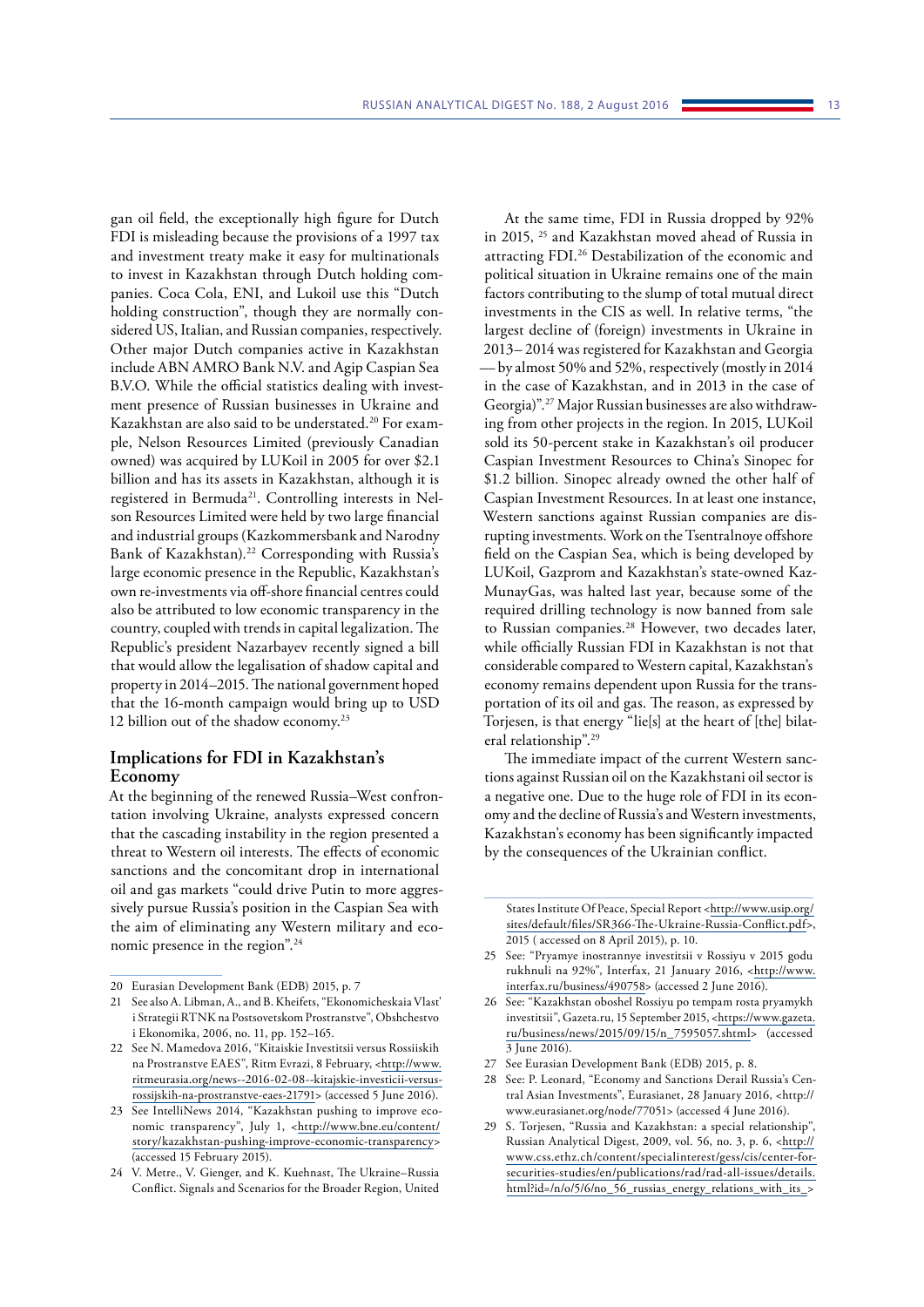In parallel with these trends, China is challenging Russian influence in Kazakhstan.30 The ongoing slump in oil prices, the contraction of the Russian economy and the economic slowdown in China, have led to slower growth.31 However, it is difficult to make an assessment about what extent the Ukrainian conflict affected the distribution of foreign presence in Kazakhstan's economy, due to the considerable share of off-shore investment capital among FDI in Kazakhstan.<sup>32</sup> The complicated nature of off-shore investments and the absence of open and consistent statistical data on these investments, thus, leaves the question of both the actual share of Russian investments in Kazakhstan's economy, and future trends for regional FDI open.

#### *About the Author*

Dr. Zabortseva's recent experience includes lecturing in World Politics at the Department of Government and International Relations (IR), University of Sydney. She holds a Master of Arts in IR from MGIMO (Russia), and a PhD degree from the University of Sydney. Her professional experience has also entailed work as Head of IR Department at Kazakhstan's Financial Superintendent. Her recent book on strategic relations between Russia and Kazakhstan is available via: [<https://www.routledge.com/Russias-Relations-with-Kazakhstan-Rethinking-Ex-Soviet-Transitions-in/](https://www.routledge.com/Russias-Relations-with-Kazakhstan-Rethinking-Ex-Soviet-Transitions-in/Zabortseva/p/book/9781138950429) [Zabortseva/p/book/9781138950429](https://www.routledge.com/Russias-Relations-with-Kazakhstan-Rethinking-Ex-Soviet-Transitions-in/Zabortseva/p/book/9781138950429)>

| Country                             | 2005    | 2010    | 2012    | 2013    | 2014    | 2015     | $2005 -$<br>2015 |
|-------------------------------------|---------|---------|---------|---------|---------|----------|------------------|
| (1) Netherlands                     | 1,944.1 | 7,310.3 | 8,692.2 | 6,520.9 | 6,795.8 | 5,758.3  | 64,037.0         |
| $(2)$ USA                           | 1,181.1 | 1,810.9 | 1,975.7 | 2,438.7 | 4,123.6 | 2,780.9  | 23,807.9         |
| (3) Switzerland                     | 112.2   | 547.3   | 3,312.4 | 1,877.4 | 2,366.4 | 1,880.7  | 14,977.4         |
| (4) China                           | 216.5   | 1,717.6 | 2,414.6 | 2,246.0 | 1,861.2 | 442.7    | 13,187.4         |
| $(5)$ France                        | 774.9   | 1,561.4 | 1,168.7 | 954.0   | 837.5   | 963.6    | 12,218.2         |
| (6) Not distributed by<br>countries | 338.4   | 1,304.3 | 1,738.8 | 1,717.8 | 932.7   |          | 11,826.9         |
| $(7)$ UK                            | 603.7   | 1,098.0 | 1,395.7 | 937.6   | 747.2   | 391.0    | 11,497.3         |
| (8) Russia                          | 226.8   | 951.6   | 1,069.5 | 1,299.2 | 1,580.1 | 565.7    | 9,690.9          |
| (9) Virgin Islands<br>(British)     | 301.0   | 683.6   | 492.4   | 1,120.9 | 129.3   | $-67.3$  | 9,588.4          |
| $(10)$ Italy                        | 325.6   | 648.0   | 866.0   | 564.0   | 470.3   | 34.8     | 5,681.2          |
| $(18)$ Cyprus                       | 51.4    | 310.8   | 337.8   | 367.3   | 221.6   | 49.2     | 2,043.1          |
| $(19)$ UAE                          | 26.8    | 99.7    | 285.9   | 532.3   | 198.7   | $-117.2$ | 1,876.2          |
| (28) International<br>Organizations | 4.8     | 10.1    | 53.1    | 22.8    | 7.6     | 3.1      | 369.3            |
| Total                               | 7,916   | 22,246  | 28,885  | 24,098  | 23,726  | 14,829   | 222,389          |

*Source: National Bank of Kazakhstan, online data, 2016 <*<http://www.nationalbank.kz/?docid=172&switch=kazakh>*> (accessed 5 June 2016).*

<sup>30</sup> See: A. Almaganbetov and B. Kurmanov, "China challenges Russian influence in Kazakhstan", East Asia Forum, 28 February 2015 < [http://](http://www.eastasiaforum.org/2015/02/28/china-challenges-russian-influence-in-kazakhstan/) [www.eastasiaforum.org/2015/02/28/china-challenges-russian-influence-in-kazakhstan/>](http://www.eastasiaforum.org/2015/02/28/china-challenges-russian-influence-in-kazakhstan/) (accessed 4 June 2016); Y. Lisovolik and Y. Vinokurov, "Kitai predpochitaet Kazakhstan", Vedomosti, 15 January 2016 <[https://www.vedomosti.ru/opinion/articles/2016/01/15/624086](https://www.vedomosti.ru/opinion/articles/2016/01/15/624086-kitai-predpochitaet-kazahstan) [kitai-predpochitaet-kazahstan>](https://www.vedomosti.ru/opinion/articles/2016/01/15/624086-kitai-predpochitaet-kazahstan) (accessed 5 June 2016).

<sup>31</sup> See: Kazakhstan Investment Summit 2016 [<http://www.economist.com/events-conferences/emea/kazakhstan-investment-2016](http://www.economist.com/events-conferences/emea/kazakhstan-investment-2016)>; "Kazakh-stan: Staff Concluding Statement of an IMF Staff Visit", November 17, 2015 [<http://www.imf.org/external/np/ms/2015/112515.htm>](http://www.imf.org/external/np/ms/2015/112515.htm)

<sup>32</sup> A. Libman, A., and B. Kheifets, 2006; and Y. N. Zabortseva 2014.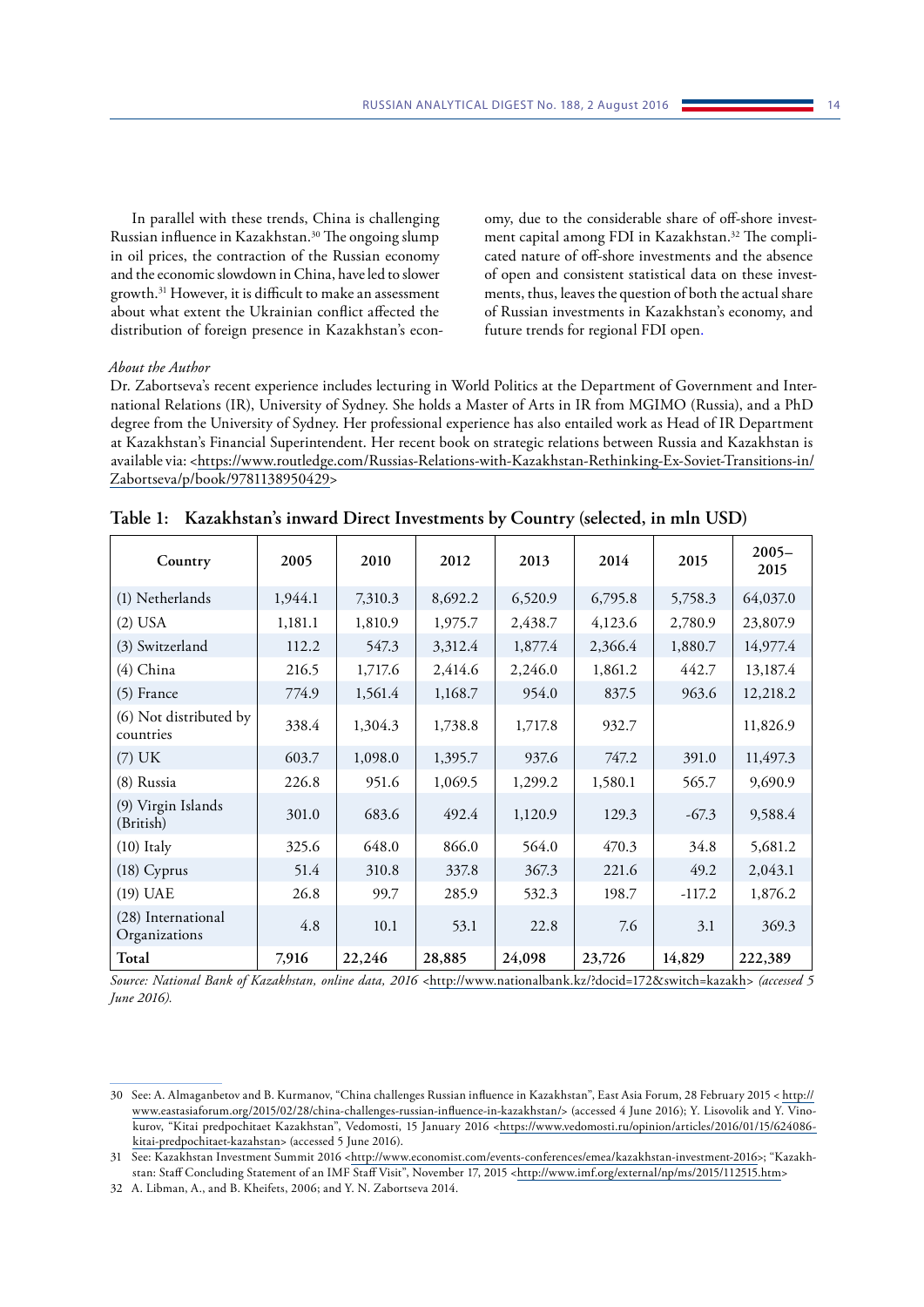| Country                           | 2005 | 2010   | 2012         | 2013    | 2014  | 2015    | 2005-2015 |
|-----------------------------------|------|--------|--------------|---------|-------|---------|-----------|
| (1) Netherlands                   | 8.8  | 7,784  | 1,521.7      | 6,207.6 | 433.4 | 5,313.1 | 65,698.8  |
| (2) UK                            | 9.5  | 2,297  | 380.6        | 44      | 1,516 | 218.3   | 10,731.4  |
| (3) Russia                        | 89.3 | 164.6  | 49.6         | 188.7   | 118.2 | 377.7   | 4,726.6   |
| (4) Ireland                       |      |        | 60.8         | 1,650   | 21.8  | 54      | 3,519.5   |
| $(5)$ Virgin<br>Islands (British) | 5.7  | 18.5   | 77.3         | 26.4    | 115.7 | 22.7    | 2,976.8   |
| $(7)$ USA                         | 0.9  | 2.6    | 2.6          | 5.6     | 57.5  | 208.9   | 1,629     |
| (8) Switzerland                   | 0.2  | 14.1   | 51.7         | 67      | 0.1   | 6.2     | 1,600.7   |
| $(9)$ Cyprus                      |      | 18.3   | $\mathbf{1}$ | 41.5    | 0.3   | 153.3   | 1,169.8   |
| (10) Kyrgistan                    | 42.0 | 17.9   | 26.7         | 21.7    | 15.7  | 12.3    | 1,168.7   |
| $(11)$ UAE                        |      | 7.9    | 347.4        | 15.3    | 51.6  | 31.3    | 1,123.6   |
| (12) Ukraine                      | 8.5  | 8.7    | $-0.8$       | 13.4    | 9.8   | 0.9     | 803.1     |
| $(13)$ China                      | 1.9  | 15.1   | 28.9         | 47.3    | 76.4  | 46.3    | 731.4     |
| (14) Georgia                      | 1.9  | 4.9    | 3.7          | 2.4     | 17.5  | 0.5     | 685.9     |
| Total                             | 312  | 10,490 | 3,021        | 8,691   | 3,244 | 6,966   | 104,519.2 |

**Table 2: Kazakhstan's Direct Outward Investments by Country (selected, in mln USD)**

*Source: National Bank of Kazakhstan, online data, 2016 <*<http://www.nationalbank.kz/?docid=172&switch=kazakh>*> (accessed 5 June 2016).*



**Figure 1: Kazakhstan's Direct Investments by Country (2005–15, in mln USD)**

*Source: National Bank of Kazakhstan, online data, 2016 <*<http://www.nationalbank.kz/?docid=172&switch=kazakh>*> (accessed 5 June 2016).*